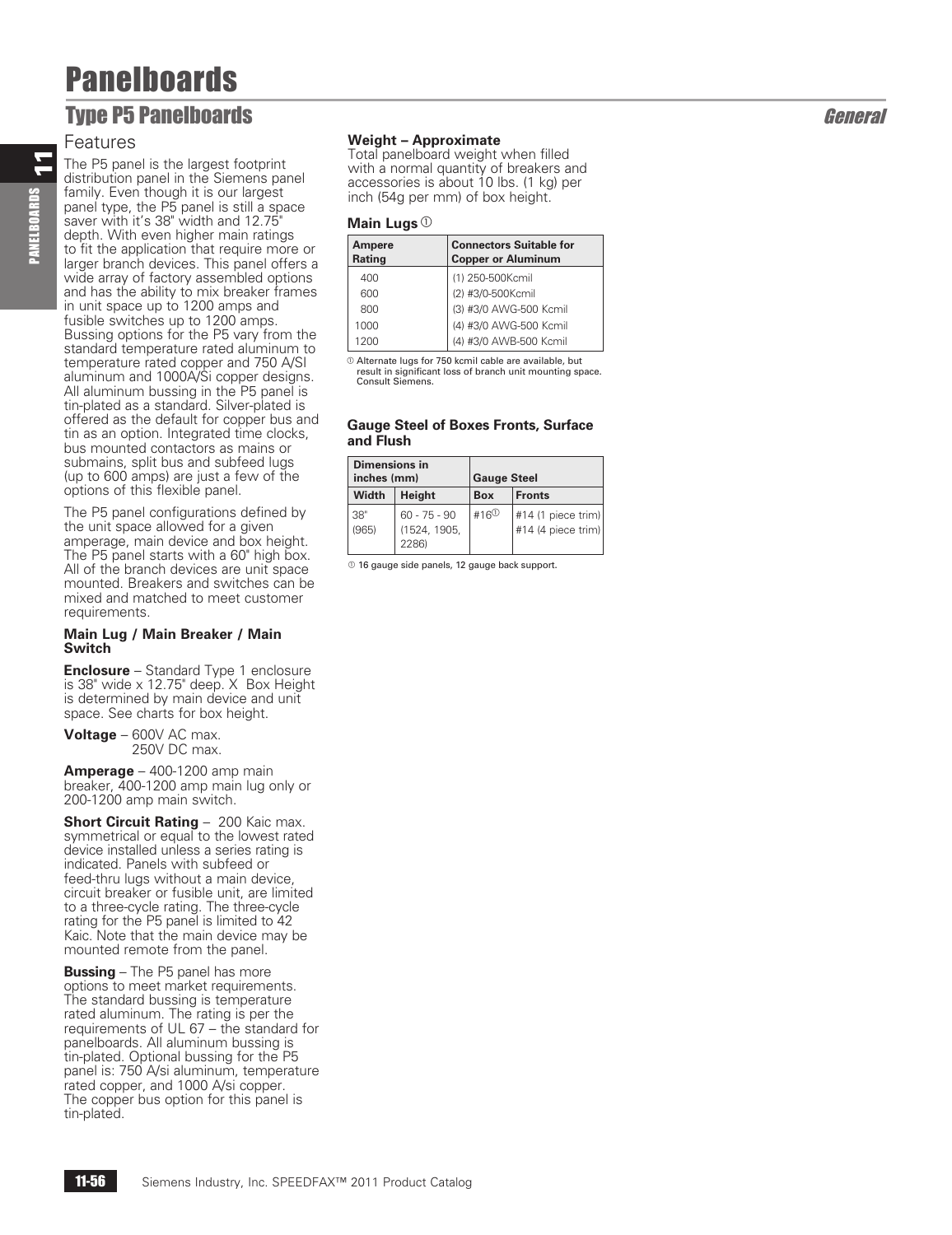### **Power and Distribution Selection Selection Selection Selection Selection Selection Selection Selection Selection Selection Selection Selection Selection Selection Selection Selection Selection Selection Selection Selectio**

### **Enclosure Selection**  $^{\textcircled{\tiny{1}}}$

| <b>Enclosure Dimension in Inches (mm)</b> |          |                             |             |                              | Available Unit Space in Inches (mm) |           |                |                                  |              |  |  |
|-------------------------------------------|----------|-----------------------------|-------------|------------------------------|-------------------------------------|-----------|----------------|----------------------------------|--------------|--|--|
| lн                                        | W        | D                           |             | Main Lug Only   Main Breaker |                                     |           | Main VB Switch | <b>Main HCP</b><br><b>Switch</b> |              |  |  |
| Type 1 or $3R/12$                         |          | <b>Type 3R/12</b><br>Type 1 |             | 400 - 1200A                  | 400-800A                            | 1200A     | 200A           | 400A-600A                        | 400-1200A    |  |  |
| 60 (1524)                                 | 38 (965) | 12.75 (324)                 | 14.25 (362) | 30 (762)                     | 21.25 (540)                         | 20 (508)  | 20 (508)       |                                  | 13.75 (349)  |  |  |
| 75 (1905)                                 | 38 (965) | 12.75 (324)<br>14.25 (362)  |             | 45 (1143)                    | 36.25 (921)                         | 35 (889)  |                | 25 (889)                         | 28.75 (730)  |  |  |
| 90 (2286)                                 | 38 (965) | 12.75 (324)                 | 14.25 (362) | 60 (1524)                    | 51.25 (1302)                        | 50 (1270) | 55 (1397)      | 40 (1270)                        | 43.75 (1111) |  |  |

### **Main Breaker Unit Space Dimensions**

| Ampere | <b>Breaker</b>                                                 | <b>Breaker</b>                                      | Dimensions in inches (mm)  |              |
|--------|----------------------------------------------------------------|-----------------------------------------------------|----------------------------|--------------|
| Rating | Family                                                         | <b>Type</b>                                         | A                          | B            |
|        | Sentron                                                        | JXD6, JD6, HJXD6, HJD6, HHJXD6, HHJD6               | 13.425 (265)               |              |
| 400    | VL <sup>②</sup>                                                | NJ, HJ, LJ                                          | 15,500 (318)               |              |
|        | Sentron                                                        | SJD6, SHJD6                                         | 13.425 (265)               |              |
|        |                                                                | CJD6, SCJD6                                         | 11.250 (210)               |              |
|        | Sentron                                                        | LXD6, LD6, HLXD6, LD6, HHLXD6, HHLD6                | 13.425 (265)               |              |
| 600    | VL <sup>2</sup>                                                | NL, HL, LL                                          | 14.250 (286)               |              |
|        |                                                                | SLD6, SHLD6                                         | 13.425 (265)               | 13.125 (333) |
|        | Sentron                                                        | CLD6, SCLD6                                         | 11.250 (210)               |              |
|        | VL                                                             | NM, HM, LM                                          | 13.425 (265)               |              |
| 800    | MXD6, MD6, HMXD6, HMD6,<br>Sentron<br>CMD6, SMD6, SHMD6, SCMD6 |                                                     | 13.00 (330)<br>10.42 (265) |              |
|        | VL                                                             | NN, HN, LN                                          | 13.425 (265)               |              |
| 1200   | Sentron                                                        | NXD6, ND6, HNXD6, HND6,<br>CND6, SND6, SHMD6, SCND6 | 13.00 (330)<br>13.00 (330) |              |

### Neutral Б  $\overline{\mathbf{r}}$  $\overline{\mathbf{v}}$ Main<br>Breaker  $\overline{R}$  $\mathsf{A}^ (See Table)$ B. Main Breaker with Fe veuu<br>ed-th

### **Main Switch**

| <b>Maximum</b><br><b>Ampere Rating</b> | A            | B            |
|----------------------------------------|--------------|--------------|
| 400A/600A VB                           | 9.30(236)    |              |
| 800A/1200A HCP                         | 10.30 (262)  | 13.125 (333) |
| 200A VB                                | 13.425 (265) |              |

### **Main Switch Connectors**

| <b>Ampere</b> | <b>Connectors suitable for</b> |  |  |  |  |  |  |
|---------------|--------------------------------|--|--|--|--|--|--|
| Rating        | <b>Copper or Aluminum</b>      |  |  |  |  |  |  |
| 400           | (1) #3/0 AWG-500 kcmil         |  |  |  |  |  |  |
|               | (2) #3/0 AWG-250 kcmil         |  |  |  |  |  |  |
| 600           | (2) #3/0 AWG-500 kcmil         |  |  |  |  |  |  |
| 800           | (3) #3/0 AWG-500 kcmil         |  |  |  |  |  |  |
| 1200          | (4) #3/0 AWG-500 kcmil         |  |  |  |  |  |  |

Available with solid state (electronic) trip units only.

### **Main Lugs Only Wire Bending Space**

|                            |                 | Dimensions in inches (mm) |              |              |              |                |  |  |  |  |  |  |
|----------------------------|-----------------|---------------------------|--------------|--------------|--------------|----------------|--|--|--|--|--|--|
|                            | <b>Main Lug</b> |                           |              |              |              | <b>Neutral</b> |  |  |  |  |  |  |
| Lugs                       | 400A<br>А       | 600A<br>в                 | 800A<br>C    | 1000A<br>D   | 1200A<br>Е   | 800A<br>G      |  |  |  |  |  |  |
| Standard                   | 16.500 (419)    | 16.750 (425)              | 15.969 (406) | 15.969 (406) | 15.969 (406) | 13.125 (333)   |  |  |  |  |  |  |
| Oversize                   | 16.500 (419)    | 21.750 (552)              | 25.969 (660) | 25.969 (660) | 25.969 (660) | 23.125 (587)   |  |  |  |  |  |  |
| Crimp                      | 19.187 (487)    | 18.250 (464)              | 18.687 (475) | 18.250 (464) | 18.250 (464) | 15.937 (405)   |  |  |  |  |  |  |
| Standard with<br>Subfeed   | 16.750 (425)    | 15.969 (406)              |              |              |              | 13.125 (333)   |  |  |  |  |  |  |
| Standard with<br>Feed-thru | 16.500 (419)    | 16.750 (425)              |              |              |              | 13.125 (333)   |  |  |  |  |  |  |

#### Main Breaker Wire Bending Space Dimensions & Main Switch



Main Lugs Only Wire Bending Space

11 PANELBOARDS PANELBOARDS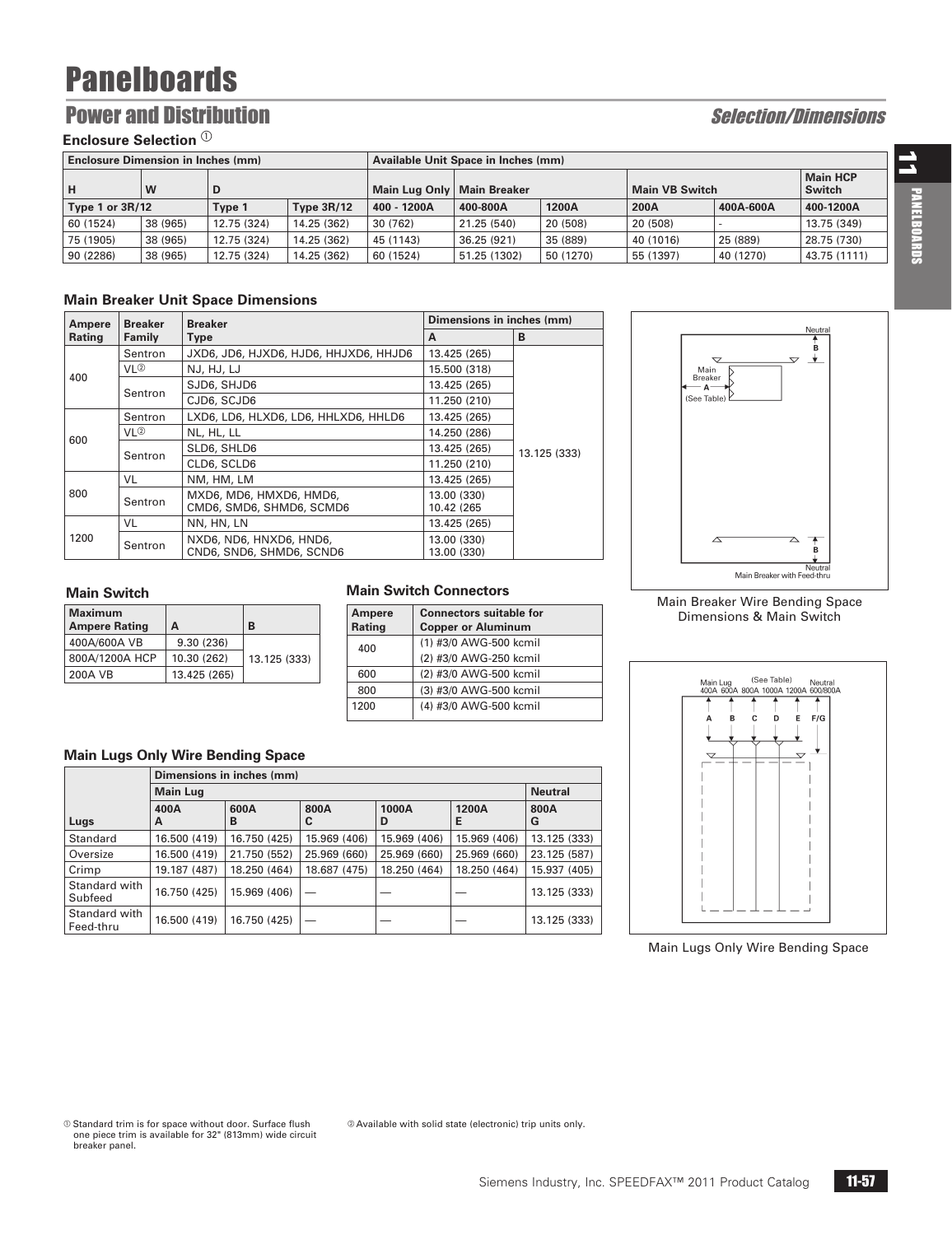### **Power and Distribution Selection** Selection

### Type P5

### **Shown with Standard Mains, Top Fed and Surface Trim**

Catalog number is for aluminum main bus. For optional copper main bus change "A" in position 11 to "C".

Panels are top feed, surface mounted. For bottom feed, change "T" in position 12 to "B". For flush mounting, change "S" in position 13 to "F".

Replace fifth and sixth position in panelboard catalog number, with alternate main breaker code. Use price adders from main breaker section table. Horizontally mounted.

### **Main Lugs Only — shown with aluminum bus, top fed, and surface trims.**

| <b>Maximum</b>       | <b>Unit</b>  | 208Y/120V             | 240/120V              | 120/240V or 250 Vdc Max |
|----------------------|--------------|-----------------------|-----------------------|-------------------------|
| Panel                | <b>Space</b> | 3-Phase, 4-Wire       | 3-Phase, 4-Wire       | 1-Phase, 3-Wire         |
| <b>Ampere Rating</b> | (inches)     | <b>Catalog Number</b> | <b>Catalog Number</b> | <b>Catalog Number</b>   |
|                      | 30           | P5C60ML800ATS         | P5B60ML800ATS         | P5A60ML800ATS           |
| 8002                 | 45           | P5C75ML800ATS         | <b>P5B75ML800ATS</b>  | P5A75ML800ATS           |
|                      | 60           | P5C90ML800ATS         | P5B90ML800ATS         | P5A90ML800ATS           |
|                      | 30           | P5C60ML101ATS         | P5B60ML101ATS         | P5A60ML101ATS           |
| 1000                 | 45           | <b>P5C75ML101ATS</b>  | <b>P5B75ML101ATS</b>  | <b>P5A75ML101ATS</b>    |
|                      | 60           | P5C90ML101ATS         | P5B90ML101ATS         | P5A90ML101ATS           |
|                      | 30           | P5C60ML120ATS         | P5B60ML120ATS         | P5A60ML120ATS           |
| 1200                 | 45           | <b>P5C75ML120ATS</b>  | <b>P5B75ML120ATS</b>  | P5A75ML120ATS           |
|                      | 60           | P5C90ML120ATS         | P5B90ML120ATS         | P5A90ML120ATS           |
| <b>Maximum</b>       | <b>Unit</b>  | 240                   | 480Y/277V             | 480V <sup>O</sup>       |
| Panel                | <b>Space</b> | 3-Phase, 3-Wire       | 3-Phase, 4-Wire       | 1-Phase, 3-Wire         |
| <b>Ampere Rating</b> | (inches)     | <b>Catalog Number</b> | <b>Catalog Number</b> | <b>Catalog Number</b>   |
|                      | 30           | P5D60ML800ATS         | P5E60ML800ATS         | P5F60ML800ATS           |
| 8002                 | 45           | <b>P5D75ML800ATS</b>  | P5E75ML800ATS         | P5F75ML800ATS           |
|                      | 60           | P5D90ML800ATS         | P5E90ML800ATS         | P5F90ML800ATS           |
|                      | 30           | P5D60ML101ATS         | P5E60ML101ATS         | P5F60ML101ATS           |
| 1000                 | 45           | <b>P5D75ML101ATS</b>  | <b>P5E75ML101ATS</b>  | P5F75ML101ATS           |
|                      | 60           | P5D90ML101ATS         | P5E90ML101ATS         | P5F90ML101ATS           |
|                      |              |                       |                       |                         |
|                      | 30           | P5D60ML120ATS         | P5E60ML120ATS         | P5F60ML120ATS           |
| 1200                 | 45           | P5D75ML120ATS         | <b>P5E75ML120ATS</b>  | P5F75ML120ATS           |

### **Main Circuit Breaker — shown with aluminum bus, top fed, and surface trims.**

| <b>Maximum</b>       | <b>Unit</b>  | 208Y/120V             | 240/120V              | 120/240V or 250 Vdc Max |  |
|----------------------|--------------|-----------------------|-----------------------|-------------------------|--|
| Panel                | <b>Space</b> | 3-Phase, 4-Wire       | 3-Phase, 4-Wire       | 1-Phase, 3-Wire         |  |
| <b>Ampere Rating</b> | (inches)     | <b>Catalog Number</b> | <b>Catalog Number</b> | <b>Catalog Number</b>   |  |
|                      | 21.25        | P5C60M1800ATS         | P5B60M1800ATS         | <b>P5A60M1800ATS</b>    |  |
| 800 <sup>2</sup>     | 36.25        | <b>P5C75M1800ATS</b>  | <b>P5B75M1800ATS</b>  | <b>P5A75M1800ATS</b>    |  |
|                      | 51.25        | <b>P5C90M1800ATS</b>  | <b>P5B90M1800ATS</b>  | <b>P5A90M1800ATS</b>    |  |
|                      | 20           | <b>P5C60N1120ATS</b>  | <b>P5B60N1120ATS</b>  | <b>P5A60N1120ATS</b>    |  |
| 1200                 | 35           | <b>P5C75N1120ATS</b>  | <b>P5B75N1120ATS</b>  | <b>P5A75N1120ATS</b>    |  |
|                      | 50           | <b>P5C90N1120ATS</b>  | <b>P5B90N1120ATS</b>  | <b>P5A90N1120ATS</b>    |  |
| <b>Maximum</b>       | <b>Unit</b>  | 240                   | 480Y/277V             | 480V <sup>O</sup>       |  |
| Panel                | <b>Space</b> | 3-Phase, 4-Wire       | 3-Phase, 4-Wire       | 1-Phase, 3-Wire         |  |
| <b>Ampere Rating</b> | (inches)     | <b>Catalog Number</b> | <b>Catalog Number</b> | <b>Catalog Number</b>   |  |
|                      | 21.25        | <b>P5D60M1800ATS</b>  | <b>P5E60M1800ATS</b>  | <b>P5F60M1800ATS</b>    |  |
| 800 <sup>2</sup>     | 36.25        | <b>P5D75M1800ATS</b>  | <b>P5E75M1800ATS</b>  | <b>P5F75M1800ATS</b>    |  |
|                      | 51.25        | <b>P5D90M1800ATS</b>  | <b>P5E90M1800ATS</b>  | <b>P5F90M1800ATS</b>    |  |
|                      | 20           | <b>P5D60N1120ATS</b>  | <b>P5E60N1120ATS</b>  | <b>P5F60N1120ATS</b>    |  |
| 1200                 | 35           | <b>P5D75N1120ATS</b>  | <b>P5E75N1120ATS</b>  | <b>P5F75N1120ATS</b>    |  |
|                      | 50           | <b>P5D90N1120ATS</b>  | <b>P5E90N1120ATS</b>  | <b>P5F90N1120ATS</b>    |  |

**For inches / millimeters conversion, see Application Data section.**

 $\degree$  For 600V, change "F" in position 3 to "G". Price only branch breakers with 600V ratings. b Alternate main breaker requires additional 1.25" unit space.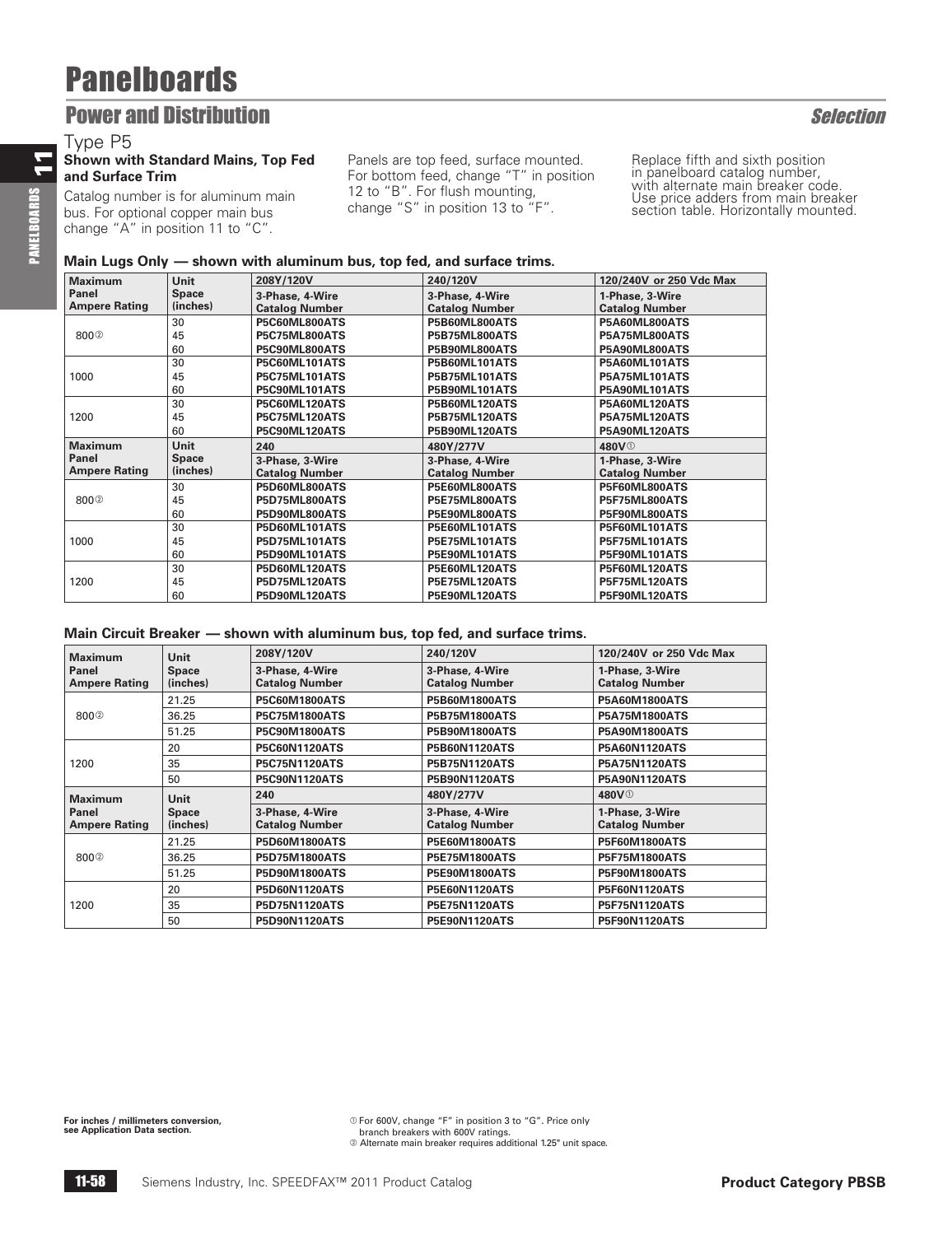### **Power and Distribution Selection** Selection

### **Main Fusible Switch (fuses not included)**

| <b>Maximum</b>       | Unit         | 208Y/120V             | 240/120V              | 120/240V              | 240V                  | 480Y/277V             | 480V <sup>O</sup>     |
|----------------------|--------------|-----------------------|-----------------------|-----------------------|-----------------------|-----------------------|-----------------------|
| l Panel              | <b>Space</b> | 3-Phase, 4-Wire       | 3-Phase, 4-Wire       | 1-Phase, 3-Wire       | 3-Phase, 3-Wire       | 3-Phase, 4-Wire       | 3-Phase, 3-Wire       |
| <b>Ampere Rating</b> | (inches)     | <b>Catalog Number</b> | <b>Catalog Number</b> | <b>Catalog Number</b> | <b>Catalog Number</b> | <b>Catalog Number</b> | <b>Catalog Number</b> |
| 400                  | 25           | <b>P5C75MS400ATS</b>  | <b>P5B75MS400ATS</b>  | <b>P5A75MS400ATS</b>  | <b>P5D75MS400ATS</b>  | <b>P5E75MS400ATS</b>  | <b>P5F75MS400ATS</b>  |
|                      | 40           | P5C90MS400ATS         | <b>P5B90MS400ATS</b>  | <b>P5A90MS400ATS</b>  | <b>P5D90MS400ATS</b>  | <b>P5E90MS400ATS</b>  | <b>P5F90MS400ATS</b>  |
|                      | 25           | <b>P5C75MS600ATS</b>  | <b>P5B75MS600ATS</b>  | <b>P5A75MS600ATS</b>  | <b>P5D75MS600ATS</b>  | <b>P5E75MS600ATS</b>  | <b>P5F75MS600ATS</b>  |
| 600                  | 40           | P5C90MS600ATS         | <b>P5B90MS600ATS</b>  | <b>P5A90MS600ATS</b>  | P5D90MS600ATS         | P5E90MS600ATS         | P5F90MS600ATS         |
| 800 <sup>4</sup>     | 28.75        | <b>P5C75MS800ATS</b>  | <b>P5B75MS800ATS</b>  | <b>P5A75MS800ATS</b>  | <b>P5D75MS800ATS</b>  | <b>P5E75MS800ATS</b>  | <b>P5F75MS800ATS</b>  |
|                      | 43.75        | P5C90MS800ATS         | <b>P5B90MS800ATS</b>  | <b>P5A90MS800ATS</b>  | <b>P5D90MS800ATS</b>  | <b>P5E90MS800ATS</b>  | <b>P5F90MS800ATS</b>  |
| 1200 <sup>4</sup>    | 28.75        | <b>P5C75MS120ATS</b>  | <b>P5B75MS120ATS</b>  | <b>P5A75MS120ATS</b>  | <b>P5D75MS120ATS</b>  | <b>P5E75MS120ATS</b>  | <b>P5F75MS120ATS</b>  |
|                      | 43.75        | <b>P5C90MS120ATS</b>  | <b>P5B90MS120ATS</b>  | <b>P5A90MS120ATS</b>  | <b>P5D90MS120ATS</b>  | <b>P5E90MS120ATS</b>  | <b>P5F90MS120ATS</b>  |

#### **Alternate Main Breaker Selection**<sup>2</sup>

| <b>Breaker</b><br><b>Frame</b> | Trip          | <b>Breaker</b> | <b>Frame</b>     | <b>Alternate</b><br><b>Main Breaker</b> | <b>Trip</b>                             | <b>Unit Space</b><br><b>Requirements</b> | <b>Maximum Interruption Rating</b><br>(KAIC) Volts AC |                   |                  |
|--------------------------------|---------------|----------------|------------------|-----------------------------------------|-----------------------------------------|------------------------------------------|-------------------------------------------------------|-------------------|------------------|
| Rating                         | <b>Type</b>   | Family         | <b>Type</b>      | <b>Code</b> <sup>3</sup>                | Amperage                                | in Inches                                | 240                                                   | 480               | 600              |
|                                |               |                | JXD6             | JХ                                      | 200, 225, 250, 300, 350, 400            | 8.75                                     | 65,000                                                | 35,000            | 25,000           |
|                                |               |                | JD6              | J <sub>6</sub>                          | 200, 225, 250, 300, 350, 400            | 8.75                                     | 65,000                                                | 35,000            | 25,000           |
|                                | Thermal       |                | HJXD6            | H <sub>5</sub>                          | 200, 225, 250, 300, 350, 400            | 8.75                                     | 100,000                                               | 65,000            | 35,000           |
|                                | Magnetic      | Sentron        | HJD6             | H <sub>6</sub>                          | 200, 225, 250, 300, 350, 400            | 8.75                                     | 100,000                                               | 65,000            | 35,000           |
|                                |               |                | HHJXD6           | H <sub>9</sub>                          | 200, 225, 250, 300, 350, 400            | 8.75                                     | 200,000                                               | 100,000           | 50,000           |
|                                |               |                | HHJD6            | 6H                                      | 200, 225, 250, 300, 350, 400            | 8.75                                     | 200,000                                               | 100,000           | 50,000           |
| 400                            |               |                | CJD6             | CJ                                      | 200, 225, 250, 300, 350, 400            | 8.75                                     | 200,000                                               | 150,000           | 100,000          |
|                                |               |                | <b>NJ</b>        | J <sub>1</sub>                          | 250, 400                                | 6.25                                     | 65,000                                                | 35,000            | 25,000           |
|                                |               | VL             | HJ               | J <sub>7</sub>                          | 250, 400                                | 6.25                                     | 100,000                                               | 65,000            | 25,000           |
|                                | Electronic    |                | LJ<br>SJD6       | J3<br>SJ                                | 250, 400<br>200, 300, 400               | 6.25<br>8.75                             | 200,000<br>65,000                                     | 100,000<br>35,000 | 25,000<br>25,000 |
|                                | (Solid state) | Sentron        | SHJD6            | <b>SX</b>                               | 200, 300, 400                           | 8.75                                     | 100,000                                               | 65,000            | 35,000           |
|                                |               |                | SCJD6            | SC                                      | 200, 300, 400                           | 8.75                                     | 200,000                                               | 150,000           | 100,000          |
|                                |               |                | LXD6             | <b>LX</b>                               | 450, 500, 600                           | 8.75                                     | 65,000                                                | 35,000            | 25,000           |
|                                |               |                | LD6              | L6                                      | 250, 300,<br>350, 400, 450, 500, 600    | 8.75                                     | 65,000                                                | 35,000            | 25,000           |
|                                |               |                | HLXD6            | HO                                      | 250, 300,<br>350, 400, 450, 500, 600    | 8.75                                     | 100,000                                               | 65,000            | 35,000           |
|                                | Thermal       | Sentron        | HLD6             | <b>HL</b>                               | 250, 300, 350, 400, 450, 500, 600       | 8.75                                     | 100,000                                               | 65,000            | 35,000           |
|                                | Magnetic      |                | HHLXD6           | XH                                      | 250, 300, 350, 400, 450, 500, 600       | 8.75                                     | 200,000                                               | 100,000           | 50,000           |
|                                |               |                | HHLD6            | HH                                      | 250.<br>300,<br>350, 400, 450, 500, 600 | 8.75                                     | 200,000                                               | 100,000           | 50,000           |
| 600                            |               |                | CLD6             | <b>CL</b>                               | 300, 350, 400, 450, 500, 600<br>250,    | 8.75                                     | 200,000                                               | 150,000           | 100,000          |
|                                |               |                | <b>NL</b>        | L7                                      | 400,600                                 | 6.25                                     | 65,000                                                | 35,000            | 25,000           |
|                                |               | VL             | HL               | L2                                      | 400,600                                 | 6.25                                     | 100,000                                               | 65,000            | 25,000           |
|                                | Electronic    |                | LL               | SL                                      | 400,600                                 | 6.25                                     | 200,000                                               | 100,000           | 25,000           |
|                                | (Solid state) |                | SLD6             | L <sub>6</sub>                          | 300.<br>400, 500, 600                   | 8.75                                     | 65,000                                                | 35,000            | 25,000           |
|                                |               | Sentron        | SHLD6            | S <sub>2</sub>                          | 400, 500, 600<br>300,                   | 8.75                                     | 100,000                                               | 65,000            | 35,000           |
|                                |               |                | SCLD6            | SI                                      | 300, 400, 500, 600                      | 8.75                                     | 200.000                                               | 150,000           | 100,000          |
|                                |               |                | <b>NM</b>        | M <sub>1</sub>                          | 600, 700, 800                           | 8.75                                     | 65,000                                                | 35,000            | 25,000           |
|                                |               | VL             | HM               | M <sub>2</sub>                          | 600, 700, 800                           | 8.75                                     | 100,000                                               | 65,000            | 35,000           |
|                                |               |                | LM<br>LMXD6      | M <sub>3</sub><br>LM                    | 600, 700, 800<br>500, 600, 700, 800     | 8.75<br>8.75                             | 200,000<br>65,000                                     | 100,000<br>50,000 | 50,000<br>25,000 |
|                                |               | Sentron        | LMD6             | L1                                      | 500, 600, 700, 800                      | 8.75                                     | 65,000                                                | 50,000            | 25,000           |
|                                | Thermal       |                | HLMXD6           | <b>HK</b>                               | 500, 600, 700, 800                      | 8.75                                     | 100,000                                               | 65,000            | 50,000           |
|                                | Magnetic      |                | HLMD6            | <b>HJ</b>                               | 600, 700, 800<br>500.                   | 8.75                                     | 100.000                                               | 65,000            | 50,000           |
|                                |               |                | MXD6             | MX                                      | 500,<br>600, 700, 800                   | 10.00                                    | 65,000                                                | 50,000            | 25,000           |
|                                |               |                | MD <sub>6</sub>  | <b>MD</b>                               | 500, 600, 700, 800                      | 10.00                                    | 65,000                                                | 50,000            | 25,000           |
| 800                            |               |                | HMXD6            | <b>HR</b>                               | 500, 600, 700, 800                      | 10.00                                    | 100,000                                               | 65,000            | 50,000           |
|                                |               |                | HMD6             | <b>HM</b>                               | 500, 600, 700, 800                      | 10.00                                    | 100,000                                               | 65,000            | 50,000           |
|                                |               |                | CMD <sub>6</sub> | <b>CM</b>                               | 500, 600, 700, 800                      | 10.00                                    | 200,000                                               | 100,000           | 65,000           |
|                                |               |                | <b>NM</b>        | M <sub>1</sub>                          | 600, 800                                | 8.75                                     | 65,000                                                | 35,000            | 25,000           |
|                                |               | VL             | HM               | M <sub>2</sub>                          | 600, 800                                | 8.75                                     | 100,000                                               | 65,000            | 35,000           |
|                                | Electronic    |                | LM               | M <sub>3</sub>                          | 600, 800                                | 8.75                                     | 200,000                                               | 100,000           | 50,000           |
|                                | (Solid state) |                | SMD6             | <b>SM</b>                               | 600, 700, 800                           | 10.00                                    | 65,000                                                | 50,000            | 25,000           |
|                                |               | Sentron        | SHMD6            | S <sub>5</sub>                          | 600, 700, 800                           | 10.00                                    | 100.000                                               | 65,000            | 50,000           |
|                                |               |                | SCMD6            | SO.                                     | 600, 700, 800                           | 10.00                                    | 200,000                                               | 100,000           | 65,000           |
|                                |               |                | <b>NN</b>        | N <sub>1</sub>                          | 800, 900, 1000, 1200                    | 10.00                                    | 65,000                                                | 35,000            | 25,000           |
|                                |               | VL             | HN<br>LN         | N <sub>2</sub>                          | 800, 900, 1000, 1200                    | 10.00                                    | 100,000                                               | 65,000            | 35,000           |
|                                | Thermal       |                | NXD6             | N <sub>3</sub><br><b>NX</b>             | 800, 900, 1000, 1200<br>900, 1000, 1200 | 10.00<br>10.00                           | 200,000<br>65,000                                     | 100,000<br>50,000 | 65,000<br>25,000 |
|                                |               |                | ND <sub>6</sub>  | <b>ND</b>                               | 900, 1000, 1200                         | 10.00                                    | 65,000                                                | 50,000            | 25,000           |
|                                | Magnetic      | Sentron        | HNXD6            | HT                                      | 900, 1000, 1200                         | 10.00                                    | 100,000                                               | 65,000            | 50,000           |
|                                |               |                | HND6             | HN                                      | 900, 1000, 1200                         | 10.00                                    | 100,000                                               | 65,000            | 50,000           |
| 1200                           |               |                | CND <sub>6</sub> | Cn                                      | 900, 1000, 1200                         | 10.00                                    | 200,000                                               | 100,000           | 65,000           |
|                                |               |                | <b>NN</b>        | N <sub>1</sub>                          | 800, 1000, 1200                         | 10.00                                    | 65,000                                                | 35,000            | 25,000           |
|                                |               | VL             | HN               | N <sub>2</sub>                          | 800, 1000,<br>1200                      | 10.00                                    | 100,000                                               | 65,000            | 35,000           |
|                                | Electronic    |                | LN               | N <sub>3</sub>                          | 800, 1000, 1200                         | 10.00                                    | 200,000                                               | 100,000           | 65,000           |
|                                | (Solid state) |                | SND6             | SN                                      | 800, 1000, 1200                         | 10.00                                    | 65,000                                                | 50,000            | 25,000           |
|                                |               | Sentron        | SHND6            | AD                                      | 800, 1000, 1200                         | 10.00                                    | 100,000                                               | 65,000            | 50,000           |
|                                |               |                | SCND6            | <b>SR</b>                               | 800, 1000, 1200                         | 10.00                                    | 200,000                                               | 100,000           | 65,000           |

**For inches / millimeters conversion, see Application Data section.**

 $\degree$  For 600V, change "F" in position 3 to "G". Price only branch breakers with 600V ratings. b For ground fault, see page 11-64.

® Replace "MS" in catalog number with code letter. d 800 and 1200 ampere switches have "L" class fuse provisions (Type HCP).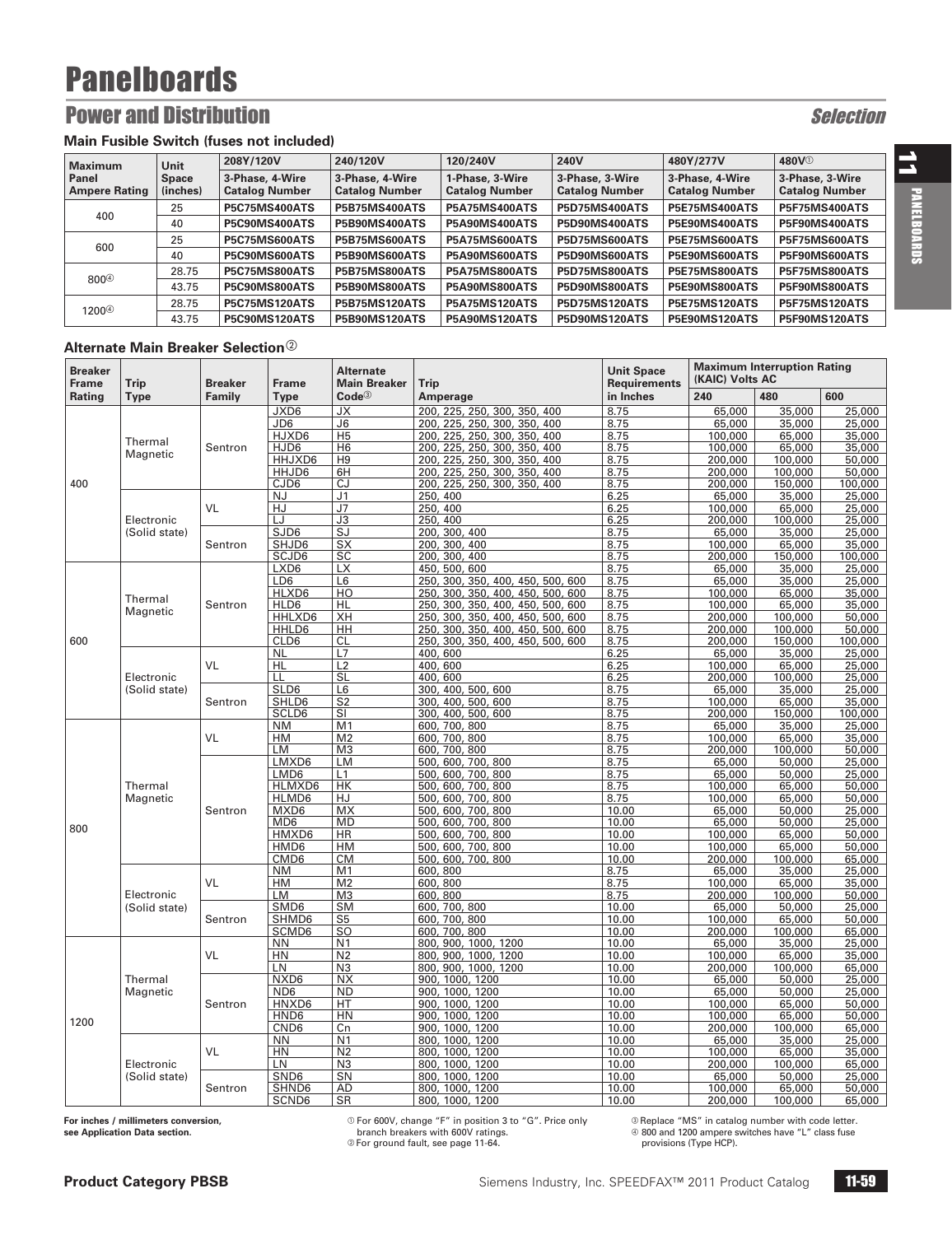### **Power and Distribution** Selection Selection

Type P5

### **Branch Circuit Breakers**<sup>1</sup>

| <b>Breaker</b> |                        |                |                   |                |                                         |                          | <b>Unit Space</b><br><b>Requirements</b> |                          | <b>Maximum Interruption Rating (KAIC) Volts AC</b> |                          |                          |                          |                                                                                                                                                                                                                               |
|----------------|------------------------|----------------|-------------------|----------------|-----------------------------------------|--------------------------|------------------------------------------|--------------------------|----------------------------------------------------|--------------------------|--------------------------|--------------------------|-------------------------------------------------------------------------------------------------------------------------------------------------------------------------------------------------------------------------------|
| <b>Frame</b>   | <b>Trip</b>            | <b>Breaker</b> | <b>Frame</b>      |                | <b>Trip</b>                             | in Inches                |                                          |                          |                                                    | 480Y/                    |                          | 600Y/                    |                                                                                                                                                                                                                               |
| <b>Rating</b>  | <b>Type</b>            | Family         | <b>Type</b>       | <b>Poles</b>   | <b>Amperage</b>                         | Single                   | Twin                                     | 120                      | 240                                                | 277                      | 480                      | 347                      | 600                                                                                                                                                                                                                           |
| 100            | Thermal                | General        | <b>BL</b>         | 1, 2, 3        | 15-60, 70, 80, 90, 100, 110, 125        | $\overline{\phantom{0}}$ | 3.7523                                   | 10,000                   | 10.000                                             | $\overline{\phantom{0}}$ |                          |                          |                                                                                                                                                                                                                               |
|                | Magnetic               | Appli-         | <b>BLR</b>        | $\overline{2}$ | 15, 20, 30, 40, 50, 60, 70, 80, 90, 100 | ÷.                       | 3.7523                                   | 10,000                   | 10,000                                             | $\overline{\phantom{0}}$ | ÷.                       |                          | and and the season of the season of the season of the season of the season of the season of the season of the season of the season of the season of the season of the season of the season of the season of the season of the |
|                |                        | cation         | <b>BLH</b>        | 1, 2, 3        | 15-60, 70, 80, 90, 100, 110, 125        | $\overline{\phantom{0}}$ | $3.75^{\circledcirc}$                    | 22,000                   | 22,000                                             | $\overline{\phantom{0}}$ |                          |                          |                                                                                                                                                                                                                               |
|                |                        |                | <b>HBL</b>        | 1, 2, 3        | 15-60, 70, 80, 90, 100, 110, 125        | $\overline{\phantom{0}}$ | 3.7523                                   | 65,000                   | 65,000                                             | $\overline{\phantom{0}}$ | ÷.                       | and a                    | $\overline{\phantom{a}}$                                                                                                                                                                                                      |
|                |                        |                | <b>BOD</b>        | 1, 2, 3        | 15-50, 60, 70, 80, 90, 100              | L.                       | 3.7523                                   | 65,000                   | 65,000                                             | 14,000                   | $\mathcal{L}$            |                          |                                                                                                                                                                                                                               |
|                |                        |                | BQD6              | 1, 2, 3        | 15-50, 60, 70                           | $\overline{\phantom{0}}$ | 3.7523                                   | 65,000                   | 65,000                                             | $\overline{\phantom{a}}$ | $\mathcal{L}$            | 10,000                   | $\overline{\phantom{a}}$                                                                                                                                                                                                      |
|                | Special                |                | <b>BL-HID</b>     | 1, 2           | 15, 20, 30                              | $\mathcal{L}$            | $3.75^{\circledcirc}$                    | 10,000                   | 10,000                                             | $\overline{\phantom{0}}$ | $\mathcal{L}$            |                          |                                                                                                                                                                                                                               |
|                | Application            |                | BL-BG             | 2, 3           | 15, 20, 30                              |                          | 3.7523                                   | 10,000                   | 10,000                                             |                          |                          |                          |                                                                                                                                                                                                                               |
|                | Ground                 |                | <b>BLE-GFCI</b>   | 1, 2           | 15, 20, 30, 40, 50, 60                  |                          | 3.75%                                    | 10,000                   | 10,000                                             |                          |                          |                          |                                                                                                                                                                                                                               |
|                | Fault                  |                | <b>BLEH-GFCI</b>  | 1, 2           | 15, 20, 30, 40, 50, 60                  |                          | $3.75^{\circledcirc}$                    | 10,000                   | 10,000                                             | ÷.                       |                          |                          |                                                                                                                                                                                                                               |
|                | Circuit<br>Interrupter |                | <b>BLF-GFCI</b>   | 1, 2           | 15, 20, 30, 40, 50, 60                  |                          | $3.75^{(2)}$                             | 10,000                   | 10,000                                             | $\overline{\phantom{0}}$ |                          |                          |                                                                                                                                                                                                                               |
|                |                        |                | <b>BLHF-GFCI</b>  | 1, 2           | 15, 20, 30, 40, 50, 60                  | $\overline{\phantom{0}}$ | 3.75%                                    | 10,000                   | 10,000                                             | $\overline{\phantom{0}}$ | ÷.                       |                          |                                                                                                                                                                                                                               |
|                | Arc                    |                | <b>BAF-AFCI</b>   | 1, 2           | 15, 20                                  | $\overline{\phantom{0}}$ | 3.75%                                    | 10,000                   | 10,000                                             | $\overline{\phantom{0}}$ | and a                    |                          |                                                                                                                                                                                                                               |
|                | Fault                  |                | <b>BAFH-AFCI</b>  | 1, 2           | 15, 20                                  | $\overline{\phantom{0}}$ | $3.75^{(2)}$                             | 10,000                   | 10,000                                             | $\overline{\phantom{0}}$ | ÷.                       |                          |                                                                                                                                                                                                                               |
|                | Circuit                |                | <b>BAFC-AFCI</b>  | 1, 2           | 15, 20                                  | $\overline{\phantom{0}}$ | 3.75%                                    | 10.000                   | 10.000                                             | $\overline{\phantom{0}}$ | and a                    |                          |                                                                                                                                                                                                                               |
|                | Interrupter            |                | <b>BAFCH-AFCI</b> | 1, 2           | 15, 20                                  |                          | 3.75%                                    | 10.000                   | 10,000                                             | ÷.                       | ÷,                       |                          |                                                                                                                                                                                                                               |
| 125            | Thermal                | General        | <b>NGB</b>        | 1, 2, 3        | 15-60, 70, 80, 90, 100, 110, 125        | $\overline{\phantom{0}}$ | 3.75@@                                   | $\overline{\phantom{0}}$ | 100,000                                            | 25,000                   | $\overline{\phantom{0}}$ | 14.000                   | $\overline{\phantom{0}}$                                                                                                                                                                                                      |
|                | Magnetic               | Appli-         | HGB               | 1, 2, 3        | 15-60, 70, 80, 90, 100, 110, 125        | $\overline{\phantom{0}}$ | $3.75^{\circledR}$                       | $\overline{\phantom{0}}$ | 100,000                                            | 35,000                   | $\overline{\phantom{0}}$ | 14,000                   | $\overline{\phantom{0}}$                                                                                                                                                                                                      |
|                |                        | cation         | LGB               | 1, 2, 3        | 15-60, 70, 80, 90, 100, 110, 125        | $\overline{\phantom{0}}$ | 3.7523                                   | $\overline{\phantom{0}}$ | 100,000                                            | 65,000                   | $\overline{\phantom{0}}$ | 14,000                   | $\overline{\phantom{0}}$                                                                                                                                                                                                      |
|                |                        |                | <b>NEB</b>        | 1, 2, 3        | 15-60, 70, 80, 90, 100, 110, 125        | $\overline{\phantom{0}}$ | 3.7523                                   | $\overline{\phantom{0}}$ | 85,000                                             | $\overline{\phantom{a}}$ | 35,000                   | ÷.                       | 22,000                                                                                                                                                                                                                        |
|                |                        |                | HEB               | 1, 2, 3        | 15-60, 70, 80, 90, 100, 110, 125        | $\overline{\phantom{0}}$ | $3.75^{\circledcirc}$                    | $\overline{\phantom{0}}$ | 100,000                                            | L,                       | 65,000                   | $\overline{\phantom{0}}$ | 25,000                                                                                                                                                                                                                        |
|                |                        |                | ED4               | 1, 2, 3        | 15-50, 60, 70, 80, 90, 100, 110, 125    | $\overline{\phantom{0}}$ | $3.75^{\circledcirc}$                    | ▃                        | 65,000                                             | $\overline{\phantom{0}}$ | 18,000                   | ÷.                       | -                                                                                                                                                                                                                             |
|                |                        |                | HED440            | 1, 2, 3        | 15-50, 60, 70, 80, 90, 100, 110, 125    | $\overline{\phantom{0}}$ | 3.7523                                   | $\overline{\phantom{0}}$ | 100,000                                            | $\overline{\phantom{0}}$ | 42,000                   | $\overline{\phantom{0}}$ |                                                                                                                                                                                                                               |
|                |                        |                | CED6              | 2, 3           | 15-50, 60, 70, 80, 90, 100, 110, 125    | $\overline{\phantom{0}}$ | 3.7523                                   | $\overline{\phantom{0}}$ | 200,000                                            | $\overline{\phantom{0}}$ | 200,000                  | a.                       | 100,000                                                                                                                                                                                                                       |
| 150            | Electronic             | VL             | <b>ND</b>         | $\mathbf 3$    | 60, 100, 150                            | $\overline{\phantom{0}}$ | 5.00                                     | $\overline{\phantom{0}}$ | 65,000                                             | $\overline{\phantom{0}}$ | 35,000                   | $\overline{\phantom{0}}$ | 18,000                                                                                                                                                                                                                        |
|                | (Solid state)          |                | HD                | $\mathbf 3$    | 60, 100, 150                            |                          | 5.00                                     |                          | 100,000                                            | -                        | 65,000                   | ÷                        | 20,000                                                                                                                                                                                                                        |
|                |                        |                | LD                | $\mathbf 3$    | 60, 100, 150                            |                          | 5.00                                     |                          | 200,000                                            | $\overline{\phantom{0}}$ | 100,000                  | -                        | 25,000                                                                                                                                                                                                                        |
| 225            | Thermal                | General        | 0J2               | 2, 3           | 60-110, 125, 150, 175, 200, 225         | -                        | 5.00                                     |                          | 10,000                                             | -                        | ÷                        |                          |                                                                                                                                                                                                                               |
|                | Magnetic               | Appli-         | QJH2              | 2, 3           | 60-110, 125, 150, 175, 200, 225         | $\overline{\phantom{0}}$ | 5.00                                     |                          | 22,000                                             | $\overline{\phantom{0}}$ | $\overline{\phantom{0}}$ |                          |                                                                                                                                                                                                                               |
|                |                        | cation         | QJ2H              | 2, 3           | 60-110, 125, 150, 175, 200, 225         | $\overline{\phantom{0}}$ | 5.00                                     |                          | 42,000                                             | $\overline{\phantom{0}}$ |                          | $\overline{\phantom{0}}$ |                                                                                                                                                                                                                               |
| 250            | Thermal                | Sentron        | FXD6, FD6         | 2, 3           | 70-110, 125, 150, 175, 200, 225, 250    | 5.00                     | 5.00                                     | $\overline{\phantom{0}}$ | 65,000                                             | <u>—</u>                 | 35,000                   | —<br>—                   | 22,000                                                                                                                                                                                                                        |
|                | Magnetic               |                | HFXD6, HFD6       | 2, 3           | 70-110, 125, 150, 175, 200, 225, 250    | 5.00                     | 5.00                                     | $\overline{\phantom{0}}$ | 100,000                                            | $\overline{\phantom{0}}$ | 65,000                   | $\overline{\phantom{0}}$ | 25,000                                                                                                                                                                                                                        |
|                |                        |                | HHFXD6, HHFD6     | 2, 3           | 70-110, 125, 150, 175, 200, 225, 250    | 5.00                     | 5.00                                     | $\overline{\phantom{0}}$ | 200,000                                            | ÷,                       | 100,000                  | $\overline{\phantom{0}}$ | 25,000                                                                                                                                                                                                                        |
|                |                        |                | CFD6              | 3              | 70-110, 125, 150, 175, 200, 225, 250    | $\overline{\phantom{0}}$ | 5.00                                     |                          | 200,000                                            |                          | 200,000                  |                          | 100,000                                                                                                                                                                                                                       |
|                | Electronic             | VL             | <b>NF</b>         | 3              | 100, 150, 250                           | ÷.                       | 5.00                                     | $\overline{\phantom{0}}$ | 65.000                                             |                          | 35,000                   | ÷,                       | 18,000                                                                                                                                                                                                                        |
|                | (Solid state)          |                | <b>HF</b>         | $\overline{3}$ | 100, 150, 250                           |                          | 5.00                                     |                          | 100.000                                            | $\overline{\phantom{0}}$ | 65,000                   |                          | 20,000                                                                                                                                                                                                                        |
|                |                        |                | LF                | 3              | 100, 150, 250                           | $\overline{\phantom{0}}$ | 5.00                                     | $\overline{\phantom{0}}$ | 200,000                                            | $\overline{\phantom{0}}$ | 100,000                  | L.                       | 25,000                                                                                                                                                                                                                        |
| 400            | Thermal                | Sentron        | JXD6, JD6         | 2, 3           | 200, 225, 250, 300, 350, 400            | 8.75                     | 8.75                                     | $\overline{\phantom{0}}$ | 65,000                                             | $\overline{\phantom{0}}$ | 35,000                   | $\overline{\phantom{0}}$ | 25,000                                                                                                                                                                                                                        |
|                | Magnetic               |                | HJXD6, HJD6       | 2, 3           | 200, 225, 250, 300, 350, 400            | 8.75                     | 8.75                                     | $\overline{\phantom{0}}$ | 100,000                                            | $\overline{\phantom{0}}$ | 65,000                   | and a                    | 35,000                                                                                                                                                                                                                        |
|                |                        |                | HHJXD6, HHJD6     | 2, 3           | 200, 225, 250, 300, 350, 400            | 8.75                     | 8.75                                     |                          | 200,000                                            | L.                       | 100,000                  |                          | 50,000                                                                                                                                                                                                                        |
|                |                        |                | CJD6              | 3              | 200, 225, 250, 300, 350, 400            | 8.75                     | $\overline{\phantom{0}}$                 |                          | 200,000                                            | $\overline{\phantom{0}}$ | 150,000                  |                          | 100,000                                                                                                                                                                                                                       |
|                | Electronic             | VL             | <b>NJ</b>         | $\mathbf{3}$   | 250, 400                                | 6.25                     | 6.25                                     |                          | 65,000                                             | $\overline{\phantom{0}}$ | 35,000                   |                          | 25,000                                                                                                                                                                                                                        |
|                | (Solid state)          |                | HJ                | $\mathbf 3$    | 250, 400                                | 6.25                     | 6.25                                     | ÷,                       | 100,000                                            | $\overline{\phantom{0}}$ | 65,000                   |                          | 25,000                                                                                                                                                                                                                        |
|                |                        |                | LJ                | 3              | 250, 400                                | 6.25                     | 6.25                                     |                          | 200,000                                            | $\overline{\phantom{0}}$ | 100,000                  |                          | 25,000                                                                                                                                                                                                                        |
|                |                        | Sentron        | SJD6              | $\mathbf 3$    | 200, 300, 400                           | 8.75                     | $\overline{\phantom{0}}$                 |                          | 65,000                                             | $\overline{\phantom{0}}$ | 35,000                   |                          | 25,000                                                                                                                                                                                                                        |
|                |                        |                |                   | $\overline{3}$ |                                         | 8.75                     |                                          |                          |                                                    | $\overline{\phantom{0}}$ |                          |                          |                                                                                                                                                                                                                               |
|                |                        |                | SHJD6             |                | 200, 300, 400                           |                          |                                          |                          | 100,000                                            |                          | 65,000                   |                          | 35,000                                                                                                                                                                                                                        |
|                |                        |                | SCJD6             | $\overline{3}$ | 200, 300, 400                           | 8.75                     |                                          |                          | 200,000                                            | $\overline{\phantom{0}}$ | 150,000                  |                          | 100,000                                                                                                                                                                                                                       |

**For inches / millimeters conversion, see Application Data section.**

a Includes housing frame plate with blank cover plate. Provision price includes all necessary mounting hardware, less circuit breaker, and includes housing

frame cover plate with breaker handle opening. b 1 to 6 poles may be mounted in 3.75" of unit space.

c Accessories such as shunt trips on three pole breakers require 6.25" of unit space.

d HED4 1-pole 15–30A = 65,000 IR 35–100A = 25,000 IR e HED4 3-Pole = 42,000 IR-



PANELBOARDS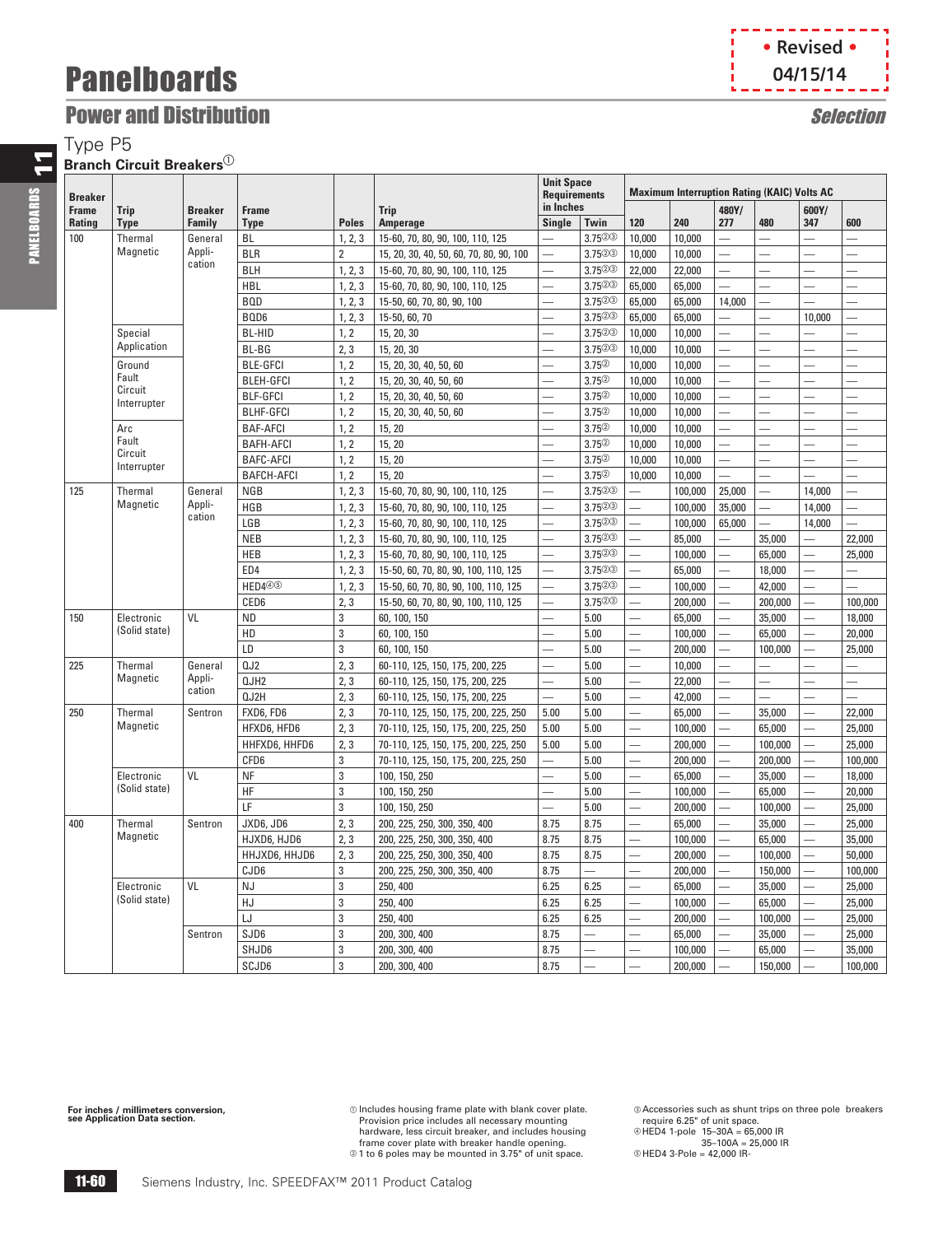### **Power and Distribution Selection** Selection

Type P5

**Branch Circuit Breakers**<sup>1</sup> (cont.)

|                                |                                                                       |                |                          |                 |                                   | <b>Unit Space</b><br><b>Requirements</b><br>in Inches |                          | <b>Maximum Interruption Rating (KAIC) Volts AC</b> |                          |                          |         |                                                                                      |         |
|--------------------------------|-----------------------------------------------------------------------|----------------|--------------------------|-----------------|-----------------------------------|-------------------------------------------------------|--------------------------|----------------------------------------------------|--------------------------|--------------------------|---------|--------------------------------------------------------------------------------------|---------|
| <b>Breaker</b><br><b>Frame</b> |                                                                       | <b>Breaker</b> | <b>Frame</b>             |                 |                                   |                                                       |                          |                                                    |                          | 480Y/                    |         | 600Y/                                                                                |         |
| <b>Rating</b>                  | <b>Trip</b><br><b>Type</b>                                            | Family         | <b>Type</b>              | <b>Poles</b>    | <b>Trip</b><br><b>Amperage</b>    | <b>Single</b>                                         | Twin                     | 120                                                | 240                      | 277                      | 480     | 347                                                                                  | 600     |
| 600                            | Thermal                                                               | Sentron        | LXD6                     | 2, 3            | 450, 500, 600                     | 8.75                                                  | L.                       |                                                    | 65,000                   | $\overline{\phantom{0}}$ | 35,000  | $\overline{\phantom{0}}$                                                             | 25,000  |
|                                | Magnetic                                                              |                | LD6                      | 2, 3            | 250, 300, 350, 400, 450, 500, 600 | 8.75                                                  |                          |                                                    | 65,000                   | $\overline{\phantom{0}}$ | 35,000  |                                                                                      | 25,000  |
|                                |                                                                       |                | HLXD6, HLD6              | 2, 3            | 250, 300, 350, 400, 450, 500, 600 | 8.75                                                  | $\overline{\phantom{0}}$ |                                                    | 100,000                  | $\overline{\phantom{0}}$ | 65,000  |                                                                                      | 35,000  |
|                                |                                                                       |                | HHLXD6, HHLD6            | 2, 3            | 250, 300, 350, 400, 450, 500, 600 | 8.75                                                  | $\overline{\phantom{0}}$ | $\overline{\phantom{0}}$                           | 200,000                  | $\overline{\phantom{0}}$ | 100,000 | $\overline{\phantom{0}}$                                                             | 50,000  |
|                                |                                                                       |                | CLD6                     | 3               | 250, 300, 350, 400, 450, 500, 600 | 8.75                                                  | $\overline{\phantom{0}}$ |                                                    | 200,000                  | $\overline{\phantom{0}}$ | 150,000 |                                                                                      | 100,000 |
|                                | Electronic                                                            | VL             | <b>NL</b>                | 3               | 400,600                           | 6.25                                                  | $\overline{\phantom{0}}$ |                                                    | 65,000                   | $\overline{\phantom{0}}$ | 35,000  |                                                                                      | 25,000  |
|                                | (Solid state)                                                         |                | <b>HL</b>                | 3               | 400,600                           | 6.25                                                  | $\overline{\phantom{0}}$ |                                                    | 100,000                  | $\overline{\phantom{0}}$ | 65,000  |                                                                                      | 25,000  |
|                                |                                                                       |                | LL                       | 3               | 400,600                           | 6.25                                                  | $\overline{\phantom{0}}$ |                                                    | 200,000                  | $\overline{\phantom{0}}$ | 100,000 |                                                                                      | 25,000  |
|                                |                                                                       | Sentron        | SLD6                     | 3               | 300, 400, 500, 600                | 8.75                                                  | $\overline{\phantom{0}}$ |                                                    | 65,000                   | $\overline{\phantom{0}}$ | 35,000  |                                                                                      | 25,000  |
|                                |                                                                       |                | SHLD6                    | 3               | 300, 400, 500, 600                | 8.75                                                  | $\overline{\phantom{0}}$ |                                                    | 100,000                  | $\overline{\phantom{0}}$ | 65,000  |                                                                                      | 35,000  |
|                                |                                                                       |                | SCLD6                    | 3               | 300, 400, 500, 600                | 8.75                                                  | $\overline{\phantom{0}}$ |                                                    | 200,000                  | $\overline{\phantom{0}}$ | 150,000 |                                                                                      | 100,000 |
| 800                            | Thermal                                                               | VL             | <b>NM</b>                | 2, 3            | 600, 700, 800                     | 8.75                                                  | $\overline{\phantom{0}}$ |                                                    | 65,000                   | $\overline{\phantom{0}}$ | 35,000  | $\overline{\phantom{0}}$                                                             | 25,000  |
|                                | Magnetic                                                              |                | HM                       | 2, 3            | 600, 700, 800                     | 8.75                                                  | $\overline{\phantom{0}}$ |                                                    | 100,000                  | $\overline{\phantom{0}}$ | 65,000  |                                                                                      | 35,000  |
|                                |                                                                       |                | <b>LM</b>                | 2, 3            | 600, 700, 800                     | 8.75                                                  | $\overline{\phantom{0}}$ |                                                    | 200,000                  | $\overline{\phantom{0}}$ | 100,000 |                                                                                      | 50,000  |
|                                |                                                                       | Sentron        | MXD6                     | 2, 3            | 600, 700, 800                     | 10.00                                                 | $\overline{\phantom{0}}$ |                                                    | 65,000                   | $\overline{\phantom{0}}$ | 50,000  |                                                                                      | 25,000  |
|                                |                                                                       |                | MD <sub>6</sub>          | 2, 3            | 500, 600, 700, 800                | 10.00                                                 | $\overline{\phantom{0}}$ |                                                    | 65,000                   | $\overline{\phantom{0}}$ | 50,000  | 25,000<br>50,000<br>50,000<br>65,000<br>$\overline{\phantom{0}}$<br>25,000<br>35,000 |         |
|                                |                                                                       |                | HMXD6                    | 2, 3            | 600, 700, 800                     | 10.00                                                 | $\overline{\phantom{0}}$ |                                                    | 100,000                  | $\overline{\phantom{0}}$ | 65,000  |                                                                                      |         |
|                                |                                                                       |                | HMD6                     | 2, 3            | 500, 600, 700, 800                | 10.00                                                 | $\overline{\phantom{0}}$ |                                                    | 100,000                  | $\overline{\phantom{0}}$ | 65,000  |                                                                                      |         |
|                                |                                                                       |                | CMD <sub>6</sub>         | 3               | 600, 700, 800                     | 10.00                                                 | $\overline{\phantom{0}}$ |                                                    | 200,000                  | $\overline{\phantom{0}}$ | 100,000 |                                                                                      |         |
|                                | Electronic                                                            | VL             | <b>NM</b>                | 3               | 600, 800                          | 8.75                                                  | $\overline{\phantom{0}}$ |                                                    | 65,000                   | $\overline{\phantom{0}}$ | 35,000  |                                                                                      |         |
|                                | (Solid state)                                                         |                | HM                       | 3               | 600, 800                          | 8.75                                                  | $\overline{\phantom{0}}$ |                                                    | 100,000                  | $\overline{\phantom{0}}$ | 65,000  |                                                                                      |         |
|                                |                                                                       |                | <b>LM</b>                | 3               | 600, 800                          | 8.75                                                  | $\overline{\phantom{0}}$ |                                                    | 200,000                  | $\overline{\phantom{0}}$ | 100,000 |                                                                                      | 50,000  |
|                                |                                                                       | Sentron        | SMD6                     | 3               | 600, 700, 800                     | 10.00                                                 | $\overline{\phantom{0}}$ |                                                    | 65,000                   | $\overline{\phantom{0}}$ | 50,000  | 25,000                                                                               |         |
|                                |                                                                       |                | SHMD6                    | 3               | 600, 700, 800                     | 10.00                                                 | $\overline{\phantom{0}}$ |                                                    | 100,000                  | $\overline{\phantom{0}}$ | 65,000  |                                                                                      | 50,000  |
|                                |                                                                       |                | SCMD6                    | 3               | 600, 700, 800                     | 10.00                                                 | $\overline{\phantom{0}}$ |                                                    | 200,000                  | $\overline{\phantom{0}}$ | 100,000 |                                                                                      | 65,000  |
| 1200                           | Thermal                                                               | VL             | <b>NN</b>                | 2, 3            | 800, 900, 1000, 1200              | 10.00                                                 | $\overline{\phantom{0}}$ |                                                    | 65,000                   | $\overline{\phantom{0}}$ | 35,000  |                                                                                      | 25,000  |
|                                | Magnetic                                                              |                | HN                       | 2, 3            | 800, 900, 1000, 1200              | 10.00                                                 | $\overline{\phantom{0}}$ |                                                    | 100,000                  | $\overline{\phantom{0}}$ | 65,000  | $\overline{\phantom{0}}$                                                             | 35,000  |
|                                |                                                                       |                | LN                       | 2, 3            | 800, 900, 1000, 1200              | 10.00                                                 | $\overline{\phantom{0}}$ |                                                    | 200,000                  | $\overline{\phantom{0}}$ | 100,000 |                                                                                      | 65,000  |
|                                |                                                                       | Sentron        | NXD6                     | 2, 3            | 900, 1000, 1200                   | 10.00                                                 | $\overline{\phantom{0}}$ |                                                    | 65,000                   |                          | 50,000  |                                                                                      | 25,000  |
|                                |                                                                       |                | ND <sub>6</sub>          | 2, 3            | 800, 900, 1000, 1200              | 10.00                                                 | $\overline{\phantom{0}}$ |                                                    | 65,000                   | $\overline{\phantom{0}}$ | 50,000  |                                                                                      | 25,000  |
|                                | HNXD6<br>2, 3<br>900, 1000, 1200<br>10.00<br>$\overline{\phantom{0}}$ | 100,000        | $\overline{\phantom{0}}$ | 65,000          |                                   | 50,000                                                |                          |                                                    |                          |                          |         |                                                                                      |         |
|                                |                                                                       |                | HND6                     | 2, 3            | 800, 900, 1000, 1200              | 10.00                                                 | $\overline{\phantom{0}}$ |                                                    | 100,000                  | $\overline{\phantom{0}}$ | 65,000  |                                                                                      | 50,000  |
|                                |                                                                       |                | CND <sub>6</sub>         | 2, 3            | 900, 1000, 1200                   | 10.00                                                 | $\overline{\phantom{0}}$ |                                                    | 200,000                  |                          | 100,000 |                                                                                      | 65,000  |
|                                | Electronic                                                            | VL             | <b>NN</b>                | 3               | 800, 1000, 1200                   | 10.00                                                 | $\overline{\phantom{0}}$ |                                                    | 65,000                   | $\overline{\phantom{0}}$ | 35,000  |                                                                                      | 25,000  |
|                                | (Solid state)                                                         |                | HN                       | 3               | 800, 1000, 1200                   | 10.00                                                 | $\overline{\phantom{0}}$ |                                                    | 100,000                  | $\overline{\phantom{0}}$ | 65,000  |                                                                                      | 35,000  |
|                                |                                                                       |                | LN                       | 3               | 800, 1000, 1200                   | 10.00                                                 | $\overline{\phantom{0}}$ |                                                    | 200,000                  | $\overline{\phantom{0}}$ | 100,000 |                                                                                      | 65,000  |
|                                |                                                                       | Sentron        | SND6                     | 3               | 800, 1000, 1200                   | 10.00                                                 | $\overline{\phantom{0}}$ |                                                    | 65,000                   | $\overline{\phantom{0}}$ | 50,000  |                                                                                      | 25,000  |
|                                |                                                                       | SHND6          | 3                        | 800, 1000, 1200 | 10.00                             | $\overline{\phantom{0}}$                              |                          | 100,000                                            | $\overline{\phantom{0}}$ | 65,000                   |         | 50,000                                                                               |         |
|                                |                                                                       |                | SCND6                    | 3               | 800, 1000, 1200                   | 10.00                                                 | ÷.                       |                                                    | 200,000                  |                          | 100,000 |                                                                                      | 65,000  |

a Includes housing frame plate with blank cover plate. Provision price includes all necessary mounting hardware, less circuit breaker, and includes housing frame cover plate with breaker handle opening.

**Product Category PBSB**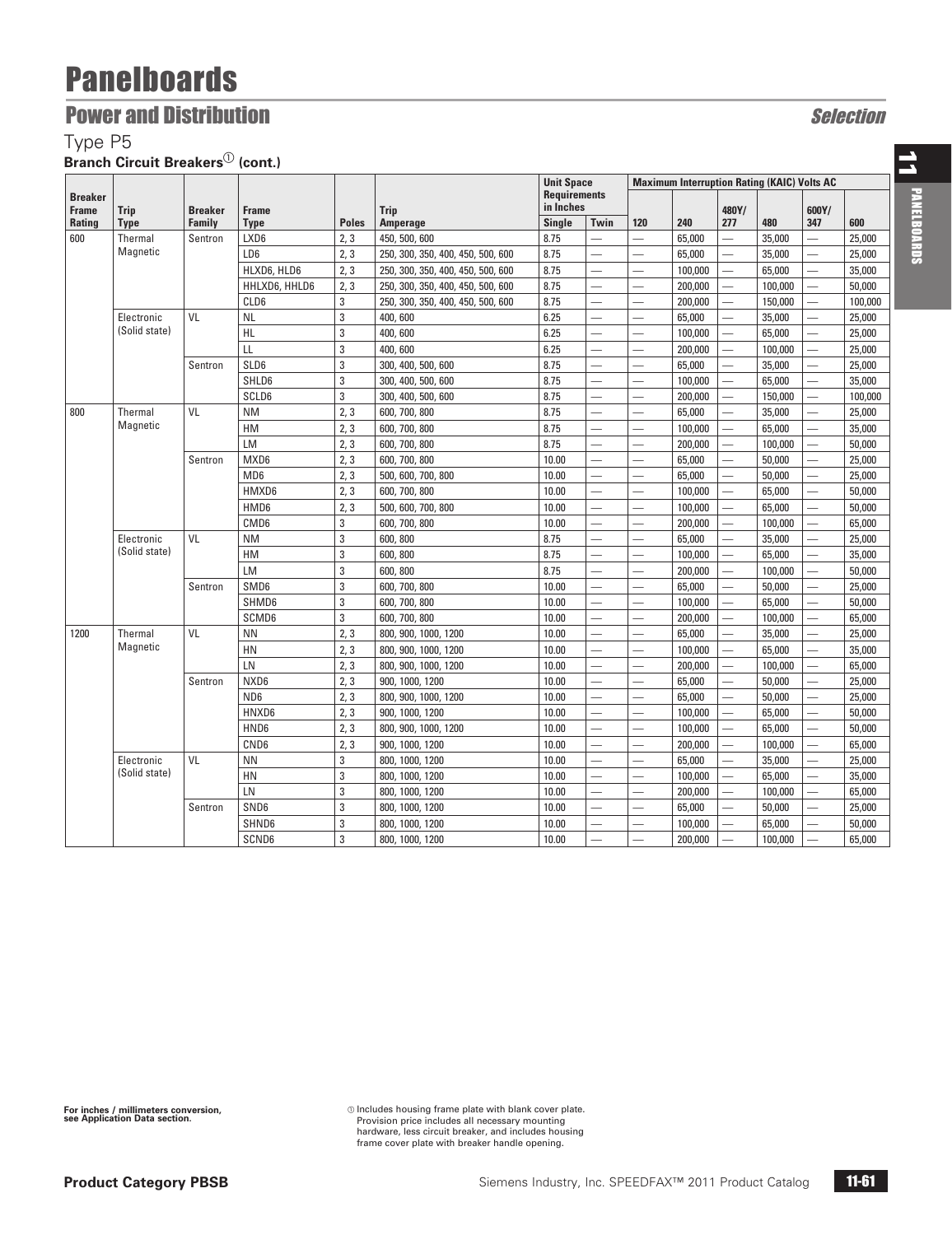11

PANELBOARDS

**PANELBOARDS** 

### Power and Distribution **Selection** Selection **Selection** Selection **Selection** Selection **Selection** Selection **Selection** Selection **Selection** Selection **Selection** Selection **Selection** Selection **Selection** Selection

| Ampere<br>Rating      | <b>Mounting</b><br>Height (inches) |
|-----------------------|------------------------------------|
| 240V - Twin Mounted   | <b>NEC Fuse Clips</b> <sup>2</sup> |
| 30-30                 | $2\%$                              |
| 30-30                 | 5                                  |
| $30 - 60$             | 5                                  |
| 60-60                 | 5                                  |
| 60-100                | $7\frac{1}{2}$                     |
| 100-100               | $7\frac{1}{2}$                     |
| 200-200               | 10                                 |
| 240V - Single Mounted | <b>NEC Fuse Clips</b> <sup>2</sup> |
|                       |                                    |
| 30                    | $7\frac{1}{2}$                     |
| 60                    | $7\frac{1}{2}$                     |
| 100                   | $7\frac{1}{2}$                     |
| 200                   | 10                                 |
| 200                   | $7\frac{1}{2}$                     |
| 400                   | 15                                 |
| 600                   | 15                                 |
| 800 (HCP)             | 16%                                |

| <b>Ampere</b><br>Rating | <b>Mounting</b><br><b>Height (inches)</b> |
|-------------------------|-------------------------------------------|
| 600V - Twin Mounted     | <b>NEC Fuse Clips</b> <sup>2</sup>        |
| $30 - 30$               | $7\frac{1}{2}$                            |
| $30 - 60$               | $7\frac{1}{2}$                            |
| 60-60                   | $7\frac{1}{2}$                            |
| 60-100                  | $7\frac{1}{2}$                            |
| 100-100                 | $7\frac{1}{2}$                            |
| 200-200                 | 10                                        |
|                         |                                           |
| 600V - Single Mounted   | <b>NEC Fuse Clips</b> <sup>2</sup>        |
| 100                     | $7\frac{1}{2}$                            |
| 200                     | 10                                        |
| 400                     | 15                                        |
| 400 (HCP)               | 15                                        |
| 600                     | 15                                        |
| 600                     | 15                                        |
| 800 <sup>3</sup> (HCP)  | 16%                                       |

#### **Branch Breaker Side Gutter Inches (mm)**

| <b>Reference</b><br>Letter | <b>Panel Width 38 Inches</b><br>Dimensions in inches (mm) |
|----------------------------|-----------------------------------------------------------|
| A                          | 14.00 (356)                                               |
| B                          | 13.98 (355)                                               |
| Ċ                          | 11.62 (295)                                               |
| D                          | 10.00 (254)                                               |
| E                          | 7.61 (193)                                                |
| F                          | 8.75 (222)                                                |
| G                          | 8.25 (210)                                                |
| H                          | 10.90 (276)                                               |
| L                          | 10.90 (276)                                               |
| J                          | 11.76 (299)                                               |
| K                          | 7.92 (201)                                                |
| L                          | 8.00 (203)                                                |
| M                          | 13.42 (341)                                               |
| N                          | 12.00 (305)                                               |
| O                          | 15.50 (393)                                               |
| P                          | 14.25 (362)                                               |
| O                          | 13.42 (341)                                               |
| R                          | 13.42 (341)                                               |
| S                          | 10.00 (254)                                               |
| T                          | 8.00 (203)                                                |
| U                          | 10.50 (267)                                               |
| V                          | 10.50 (267)                                               |
| W                          | 9.30 (236)                                                |
| X                          | 10.30 (262)                                               |
| Υ                          | 9.30 (236)                                                |
| Z                          | 10.30 (262)                                               |

#### NEB, HEB NEB, HEB ED4, ED6 ED4, ED6 HED4 HED4 CED6 CED6<br>2, QJH2 QJ2, QJH2 QJ2, QJH2 QJ2, QJH2  $QJ2H$  FD6, FXD6, FD6, FXD6 HFD6, HHFD6  $H \longrightarrow$  ND, HD, LD ND, HD, LD  $\leftarrow H$  $\begin{array}{ccc} \hline \text{I} & \text{I} & \text{I} & \text{I} \end{array}$  NF, HF, LF **I**  CFD JD6, JXD6, JD6, JXD6,  $K \longrightarrow$   $HJD6, HHD6$   $HJD6$ ,  $HHD6$   $HJD6$  NJ, HJ, LJ NJ, HJ, LJ **L L**  SJD6, SHJD6, LD6, LXD6,  $M \longrightarrow$ <br> $HLD6, HHLD6, SLD6, SHLD6$  $N \longrightarrow$  CJD6, SCJD6, CLD6, SCLD6  $\begin{array}{ccc} 0 & \longrightarrow & \mathbb{N}, \mathbb{H}, \mathbb{U} & \mathbb{R} \longrightarrow & 0 \end{array}$  $P \longrightarrow$  NL, HL, LL  $\leftarrow P$  $Q \longrightarrow$  NM, HM, LM  $R \longrightarrow$  NN, HN, LN  $\left| \leftarrow R \right|$  $\overline{a}$  $\overline{a}$  VB 100A Single **A**   $-$  **D**  $-$ VB 30 A VB 30 A<br>VB 30 - 60A VB 30 - 60 VB 30 - 60A<br>VB 60 - 100A<br>VB 60 - 100A<br>VB 60 - 100A VB 60 - 100A  $-E =$  $-F -$ **G**   $- A \rightarrow$  $D \rightarrow$  $E \rightarrow$ BL, BLH, HBL, BQD | BL, BLH, HBL, BDQ  $\mathsf{B} \longrightarrow \mathsf{NGB}, \mathsf{HGB}, \mathsf{LGB} \quad | \mathsf{NGB}, \mathsf{HGB}, \mathsf{LGB} \quad | \mathsf{S} \longrightarrow \mathsf{B}$  $-C \longrightarrow$  NEB, HEB NEB, HEB  $\leftarrow C \longrightarrow$ **F G**   $J \longrightarrow$  CFD  $\leftarrow$  J VB 200A VB 200A VB 200A Single  $\overline{a}$ **S T U V W X S T U V W X**   $Y \longrightarrow$  VB 400 – 600A Single  $\leftarrow Y$  $Z \longrightarrow$  HCP 400 – 1200A Single  $Z \longrightarrow$  Z

**For inches / millimeters conversion, see Application Data section.**

 $$\odot$  Includes housing frame plate without breaker handle$ opening.

Provisions include all necessary mounting hardware less breakers.

@ For Class J, R or T fuse clip prices, refer to page 11-64.<br>® 800 and 1200 ampere switches have class "L" fuse

provisions. (Type HCP).  $@$  NEC fuse clips only.

11-62 Siemens Industry, Inc. SPEEDFAX<sup>™</sup> 2011 Product Catalog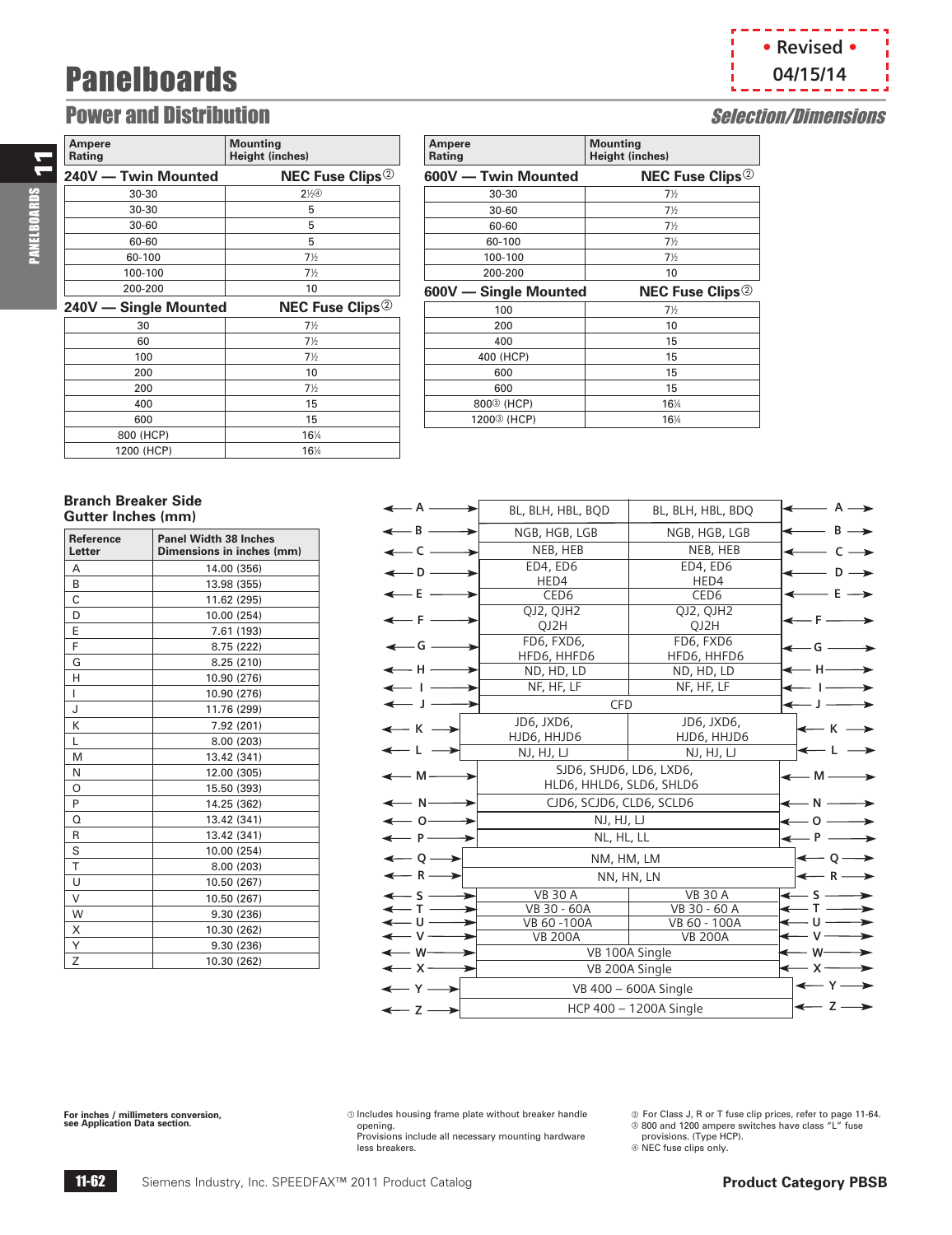

## **Power and Distribution Selection Selection Selection Selection Selection Selection Selection Selection Selection Selection Selection Selection Selection Selection Selection Selection Selection Selection Selection Selectio**

Types P5 and SPP/FPP, F2 (12 3/4" deep)

### **Connecting Strap Kits**<sup>023</sup> **Circuit Breaker**

| For use with P5, Sentron Deep or Type S5 Power Panels |                          |                               |                          |                            |                 |
|-------------------------------------------------------|--------------------------|-------------------------------|--------------------------|----------------------------|-----------------|
| <b>Max</b><br>Amp<br>Rating                           | <b>Breaker</b><br>Family | <b>Breaker</b><br><b>Type</b> | Catalog<br><b>Number</b> | Unit<br>Height<br>(inches) | <b>Mounting</b> |
| 100                                                   | General                  | BL, BQD                       | <b>SBLBD</b>             | 3.75                       | Twin            |
| 125                                                   | General                  | NGB, HGB, LGB                 | <b>SNBD</b>              | 3.75                       | Twin            |
|                                                       | General                  | EB                            | <b>SEBD</b>              | 3.75                       | Twin            |
|                                                       | General                  | ED                            | SE6D                     | 3.75                       | Twin            |
|                                                       | General                  | <b>CED</b>                    | <b>SCED</b>              | 3.75                       | Twin            |
| 150                                                   | VL                       | DG                            | <b>SDGD</b>              | 5.00                       | Twin            |
| 225                                                   | General                  | QJ                            | <b>SQJD</b>              | 5.00                       | Twin            |
| 250                                                   | Sentron                  | <b>FD</b>                     | SF6D                     | 5.00                       | Twin            |
|                                                       | VL                       | FG                            | <b>SFGD</b>              | 5.00                       | Twin            |
|                                                       | Sentron                  | <b>CFD</b>                    | <b>SCFD</b>              | 5.00                       | Single          |
| 400                                                   | Sentron                  | JD                            | SJ <sub>1</sub> D        | 8.75                       | Single          |
|                                                       | Sentron                  | <b>JD</b>                     | SJ2D                     | 8.75                       | Twin            |
|                                                       | Sentron                  | <b>SJD</b>                    | SSJ1D                    | 8.75                       | Single          |
|                                                       | VL                       | JG                            | SJG1D                    | 6.25                       | Single          |
|                                                       | VL                       | JG                            | SJG2D                    | 6.25                       | Twin            |
|                                                       | Sentron                  | CJD                           | <b>SCJD</b>              | 8.75                       | Single          |
|                                                       | Sentron                  | <b>SJD</b>                    | <b>SSCJD</b>             | 8.75                       | Single          |
| 600                                                   | Sentron                  | LD                            | SL6D                     | 8.75                       | Single          |
|                                                       | Sentron                  | <b>SLD</b>                    | <b>SSL6D</b>             | 8.75                       | Single          |
|                                                       | VL                       | LG                            | <b>SLGD</b>              | 6.25                       | Single          |
|                                                       | Sentron                  | <b>CLD</b>                    | <b>SCLD</b>              | 8.75                       | Single          |
|                                                       | Sentron                  | <b>SCLD</b>                   | <b>SSCLD</b>             | 8.75                       | Single          |
| 800                                                   | VL                       | MG                            | MG1D                     | 8.75                       | Single          |
|                                                       | Sentron                  | <b>LMD</b>                    | SLM1D                    | 8.75                       | Single          |
|                                                       | Sentron                  | <b>MD</b>                     | <b>SMND</b>              | 10.00                      | Single          |
|                                                       | Sentron                  | <b>SMD</b>                    | <b>SSMND</b>             | 10.00                      | Single          |
| 1200                                                  | VL                       | NG                            | NG <sub>1</sub> D        | 10.00                      | Single          |
|                                                       | Sentron                  | <b>ND</b>                     | <b>SMND</b>              | 10.00                      | Single          |
|                                                       | Sentron                  | SND                           | <b>SSMND</b>             | 10.00                      | Single          |

#### **Connecting Strap Kits**<sup>3</sup> **Fusible**

| For use with P5, Sentron FPP Deep or<br><b>Type F2 power panels</b> |                    |                      |  |  |
|---------------------------------------------------------------------|--------------------|----------------------|--|--|
| Ampere                                                              | <b>Unit Height</b> | 12.75" Deep Box      |  |  |
| Rating                                                              | (inches)           | <b>CatalogNumber</b> |  |  |
| $30 - 30$                                                           | 2.5                | F602D                |  |  |
| $30 - 30$                                                           | 5, 7.5             | <b>F657D</b>         |  |  |
| $30 - 60$                                                           | 5, 7.5             | <b>F657D</b>         |  |  |
| 60-60                                                               | 5, 7.5             | <b>F657D</b>         |  |  |
| 60-100                                                              | 5, 7.5             | <b>F657D</b>         |  |  |
| 100-100                                                             | 5, 7.5             | <b>F657D</b>         |  |  |
| 100                                                                 | 7.5                | F657D                |  |  |
| 200                                                                 | 7.5                | <b>F657D</b>         |  |  |
| 200                                                                 | 10                 | <b>F671D</b>         |  |  |
| 200-200                                                             | 10                 | <b>F672D</b>         |  |  |
| 400-600                                                             | 15                 | F6150D               |  |  |
| 800-12004                                                           | 16.25              | F6162D               |  |  |

#### **Blank Plates Circuit Breaker and Vacu-Break**<sup>1</sup>

| For use with P5, Sentron SPP and<br><b>Type S5 power panels</b> |                          |  |  |
|-----------------------------------------------------------------|--------------------------|--|--|
| Height<br>(inches)                                              | Catalog<br><b>Number</b> |  |  |
| 1.25                                                            | 6FPB01                   |  |  |
| 2.5                                                             | 6FPB02                   |  |  |
| 3.75                                                            | 6FPB03                   |  |  |
| 5.0                                                             | 6FPB05                   |  |  |
| 10.0                                                            | 6FPB10                   |  |  |

### **Filler Plates**

| For use with P5, Sentron SPP and<br><b>Type S5 power panels</b>      |                                              |  |  |
|----------------------------------------------------------------------|----------------------------------------------|--|--|
| <b>Breaker Type</b>                                                  | <b>Filler Plate</b><br><b>Catalog Number</b> |  |  |
| BL, BLH, HBL,<br>BQD, ED2, ED4,<br>ED6, NGB, HGB,<br>LGB, HED4, HED6 | DFFP1 <sup>6</sup>                           |  |  |
| NEB, HEB                                                             | EBF1                                         |  |  |

 $@$  Normal stock item.

b Includes cover plate and mounting hardware, less circuit breaker.

® Also fits Types FCI, FCII, SB1 and SB2 switchboards.<br>® 800–1200 amp units are HCP switch. Suitable to replace QF3 in P1 thru P5 Panelboards and Switchboards

**Note:** When a front filler plate is not completely filled with breakers, the openings in the unused space must be closed with filler plates selected from this table.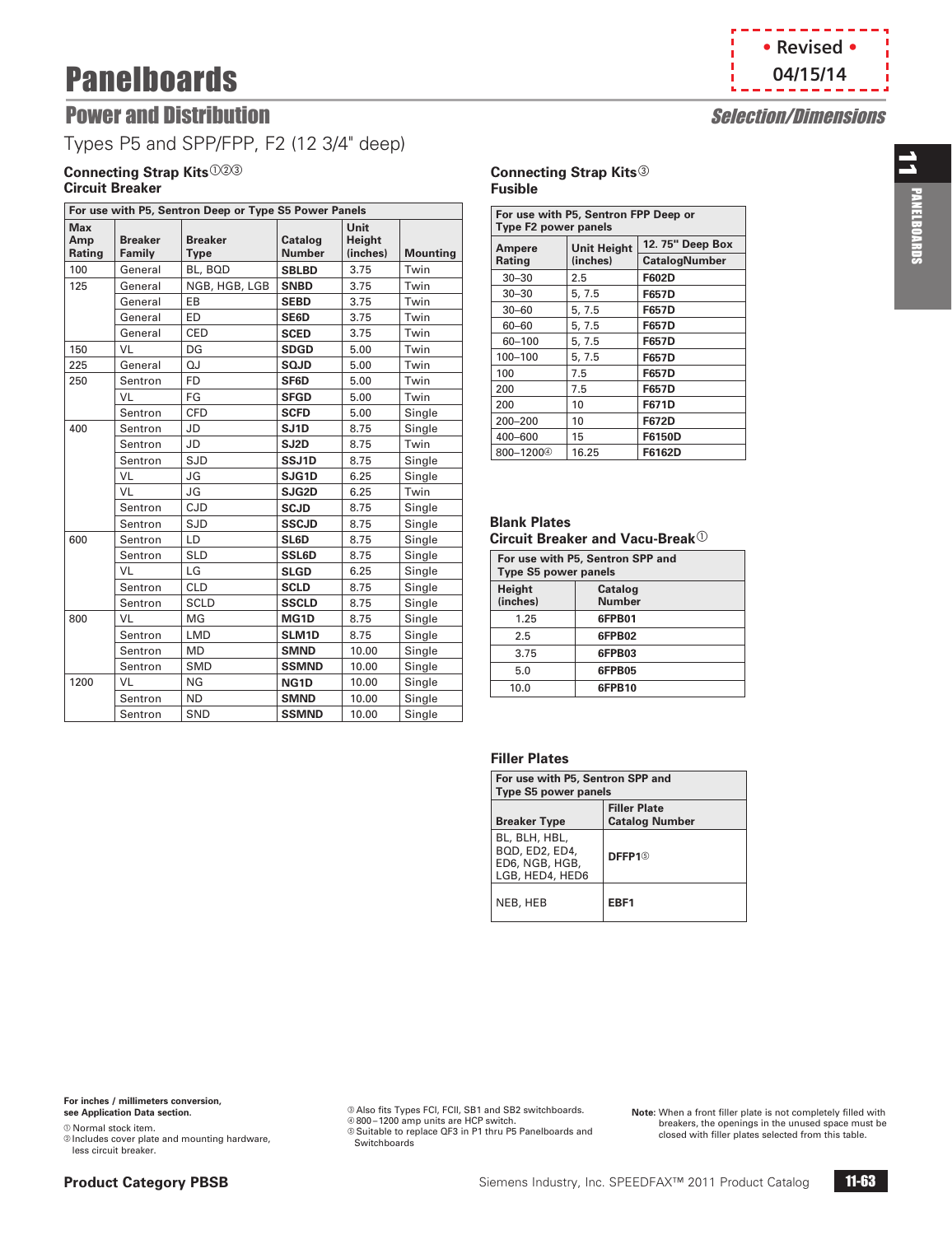### **Modifications and Additions Selection**

### Type P5 Panelboards

**Devices Mounted on Gutter Cover Includes Device, Mounting – Wired or Unwired**

| <b>Description</b>              |
|---------------------------------|
| One piece front with door       |
| (Depth increases to 14.25")     |
| Hinged Gutter Covers 4 pc front |
| Toggle Switch - SPST or 3-way   |
| 15A, 277V maximum               |
| Pilot Light - General Purpose   |
| Neon or Incandescent            |
| Pushbutton                      |

### **Feed-Thru Lugs**

| <b>Ampere Rating</b> | <b>Unit Space (inches)</b> |
|----------------------|----------------------------|
| 400                  | 10                         |
| 600                  | 10                         |
| 800                  | 17.5                       |
| 1200                 | 17.5                       |

### **Grounding of Panelboards**

Ground Bars except for brazed to box are shipped with the panel interior factory mounted.

- Non-Insulated Equipment Ground Bar – Standard
- Copper Non-Insulated Ground Bar
- Al Insulated Equipment Ground Bar
- Cu Insulated Equipment Ground Bar
- Ground Bar Brazed to Box

#### **Fuse Clip Provisions (Add to 250 Volts or 600 Volts Unit Prices Per Switch)**

| Amp<br>Rating | <b>Class</b> | <b>Class</b><br>R | <b>Class</b> |
|---------------|--------------|-------------------|--------------|
| 30            |              |                   | N/A          |
| 60            |              |                   | N/A          |
| 100           |              |                   |              |
| $200^\circ$   |              |                   |              |
| 400           |              |                   |              |
| 600           |              |                   |              |

• Indicates available

### **Ground Fault on Main Breaker**

| <b>Description</b>                                                             | Amp<br><b>Rating</b> |
|--------------------------------------------------------------------------------|----------------------|
| <b>Conventional Ground</b><br>Fault <sup>2</sup> Includes:                     |                      |
| Ground Fault Relay, Ground<br>Sensor, CPT and Shunt Trip                       | 800-1200             |
| Test and Monitor Panel 3                                                       |                      |
| Ground Fault add to<br>Sensitrip III breaker price<br>(takes 5" of unit space) | 800-1200             |

### **Time Clocks**<sup>4</sup>

Sangamo, Tork or Paragon time clock can be supplied, mounted in panelboard cabinet. For required increase in enclosure dimension, consult local sales office.

| <b>Description</b>                                                                    |
|---------------------------------------------------------------------------------------|
| Time clock (1- or 2-Pole, Single or<br>Double Throw Contacts; 3-Pole Single<br>Throw) |
| 277V Maximum with Plain Dial                                                          |
| Optional:<br>Astronomical Dial<br>An Omitting Device<br>Reserve Power or Carryover    |
| Space and Mounting Provisions Only                                                    |

**Circuit Breaker Accessories Handle Blocking Device Blocks handle in either the "ON" or "OFF" position.**

**Padlocking Device – Padlocks in "OFF" position.**

### **Main Bus**

Standard main bus and ground bus are tin-plated aluminum. For copper main bus, neutral bus and ground bus, add from the table for each panel.

**• Revised • 04/15/14**

### **Lugs – For Main Lug Only Panels**

Standard main lugs and neutral lugs are tin-plated aluminum, UL listed for use with aluminum/copper cables. Copper only lugs are an option.

| <b>Ampere Rating</b> |  |
|----------------------|--|
| $400 - 1200$         |  |

#### **Shunt Trip on Main and Branches**

| <b>Description</b>                                                     |
|------------------------------------------------------------------------|
| BL, BQD, NGB, HGB, LGB, NEB, HEB<br>(branch only)                      |
| QJ2, QJH2, QJ2H, HQJ2H, ED2, ED4,<br>HED4, HHED6, CED<br>(branch only) |
| All others to 1200A                                                    |

### **100% Rated Main Circuit Breakers**

| <b>Ampere</b><br>Rating | <b>Breaker</b><br><b>Type</b> |
|-------------------------|-------------------------------|
| 400                     | JXD6H, HJXD6H                 |
|                         | NJY, HJY, LJY                 |
| 600                     | LXD6H, HLXD6H                 |
| 600 <sup>©</sup>        | NMY, HMY, LMY                 |
| 800 <sup>7</sup>        | NNY, HNY, LNY                 |
| 1200                    | NNY, HNY, LNY                 |

a For use on main lug, main breaker or main switch panels without subfeed breakers.

 Available in 90" high enclosure only. Unit space is 42½" with Test and Monitor Panel; 45" without Test Monitor Panel.

c Not available on Sensitrip III.

d For required unit space, consult local sales office.

Shunt Trip on 100A frame breakers increases mounting height to 6.25" for twin mounting.

 The 600A, 100% rated braaker application requires the use of an 800A frame breaker.

 $\oslash$  The 800A, 100% rated breaker application requires the use of a 1200A frame breaker.

# 11 **PANELBOARDS** PANELBOARDS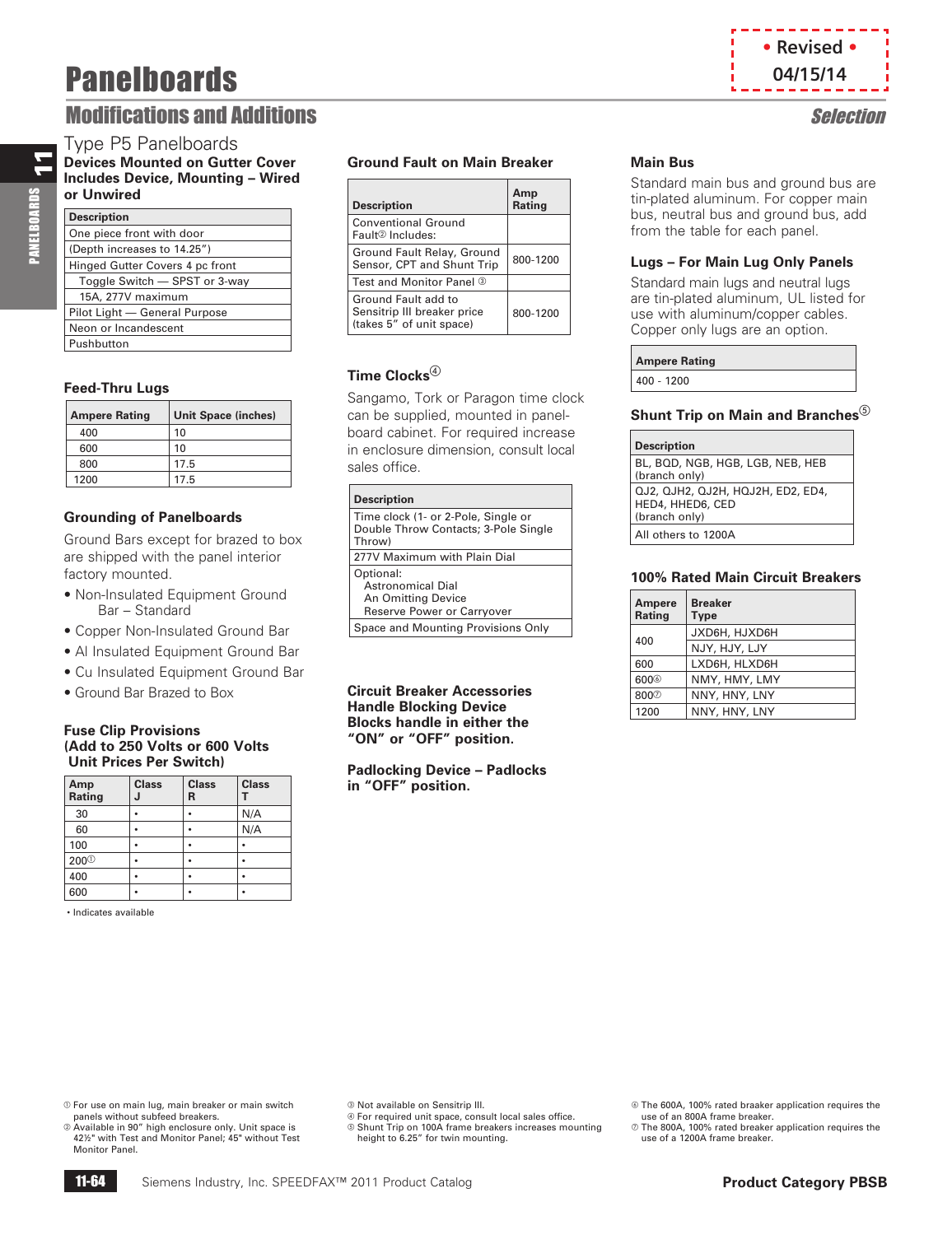## **Modifications and Additions Selection**

### Type P5 Panelboards

### **Vacu-Break Fusible Switches**

For Branch Circuit Use with AC Combination Full Voltage Starters  $^{\textcircled{\tiny{\textcirc}}}$ 

| <b>Horsepower Ratings</b> |                                |                                          | <b>Mounting Height in Inches (mm)</b> |                                          |                |                          |                |             |                      |
|---------------------------|--------------------------------|------------------------------------------|---------------------------------------|------------------------------------------|----------------|--------------------------|----------------|-------------|----------------------|
|                           | <b>240V AC</b>                 |                                          | <b>480V AC</b>                        |                                          | <b>240V AC</b> |                          | <b>480V AC</b> |             | <b>Min. Section</b>  |
| Amp<br>Rating             | <b>With</b><br><b>NEC Fuse</b> | <b>With Dual-</b><br><b>Element Fuse</b> | <b>With NEC</b><br><b>Fuse</b>        | <b>With Dual-</b><br><b>Element Fuse</b> | Twin           | Single                   | Twin           | Single      | Width<br>Inches (mm) |
| $30 - 30$                 | 3                              | 7.5                                      |                                       | --                                       | 2.50@(64)      | $\overline{\phantom{0}}$ | _              |             | 32 (813)             |
| $30 - 30$                 | 3                              | 7.5                                      | 5                                     | 10                                       | 5.00(127)      | –                        | 7.50 (191)     | –           | 32 (813)             |
| $30 - 60$                 | $3 - 7.5$                      | $7.5 - 15$                               | $5 - 15$                              | 25                                       | 5.00(127)      | –                        | 7.50 (191)     | –           | 32 (813)             |
| 60-60                     | 7.5                            | 15                                       | 15                                    | 25                                       | 5.00(127)      | –                        | 7.50 (191)     | –           | 32 (813)             |
| 60-100                    | $7.5 - 15$                     | $15 - 30$                                | $15 - 25$                             | 25-50                                    | 7.50 (191)     | –                        | 7.50 (191)     | –           | 32 (813)             |
| 100-100                   | 15                             | 30                                       | 25                                    | 50                                       | 7.50(191)      | –                        | 7.50 (191)     | --          | 32 (813)             |
| 100                       | –                              | –                                        | 25                                    | 50                                       | –              | –                        | –              | 7.50 (191)  | 32 (813)             |
| 200                       | 25                             | 50                                       | 50                                    | 100                                      | -              | 10.00 (254)              | -              | 10.00 (254) | 32 (813)             |
| 200-200                   | -                              | 50                                       |                                       | 100                                      | 10.00 (254)    | _                        | 10.00 (254)    | —           | 32 (813)             |
| 400                       | 50                             | 100                                      | 100                                   | —                                        | –              | 15.00 (381)              | —              | 15.00 (381) | 38 (965)             |
| 600                       | 75                             | 100                                      | –                                     | -                                        | -              | 15.00 (381)              | _              | 15.00 (381) | 38 (965)             |

## Connector Modifications

### **Compression Lugs**

| Style        | <b>Amp Rating</b> | <b>Breaker Type</b>                                   | <b>Compression Connectors</b>    | <b>Available Unit Space Reduction</b> |  |
|--------------|-------------------|-------------------------------------------------------|----------------------------------|---------------------------------------|--|
|              | 800               | N/A                                                   | All compression lugs             | Deduct 5.0" Unit Space                |  |
| <b>MLO</b>   | 1000              | N/A                                                   | All compression lugs             | Deduct 5.0" Unit Space                |  |
|              | 1200              | N/A                                                   | All compression lugs             | Deduct 5.0" Unit Space                |  |
|              | 800               | MD6, HMD6, CMD6,<br>SMD6, SHMD6,<br>SCMD <sub>6</sub> | (3)#2/0 AWG - 500 Kcmil CU or Al | $\Omega$                              |  |
| Main Breaker | 1200              | ND6, HND6, CND6,<br>SND6, SHND6.<br>SCND6             | (4)#250 - 500 Kcmil Cu or Al     | 0                                     |  |

### **Alternate Lugs**

| <b>Style</b> | <b>Amp Rating</b><br><b>Breaker Type</b><br><b>Compression Connectors</b> |                                                                      | <b>Available Unit Space Reduction</b>                            |                       |
|--------------|---------------------------------------------------------------------------|----------------------------------------------------------------------|------------------------------------------------------------------|-----------------------|
|              | 800                                                                       | N/A                                                                  | (3)#3/0 AWG - 750 Kcmil Cu or Al                                 | Deduct 10" Unit Space |
| l mlo        | 1000                                                                      | N/A                                                                  | (4)#3/0 - 600 Kcmil Cu or Al<br>(4)#3/0 AWG - 750 Kcmil Cu or Al | Deduct 10" Unit Space |
|              | N/A<br>1200                                                               | (4)#3/0 AWG - 600 Kcmil Cu or Al<br>(4)#3/0 AWG - 750 Kcmil CU or Al | Deduct 10" Unit Space                                            |                       |

 The 2.50 inch (64mm) high unit is suitable for NEC Class H and K5 fuses only. Class R rejection type fuse holders are not available.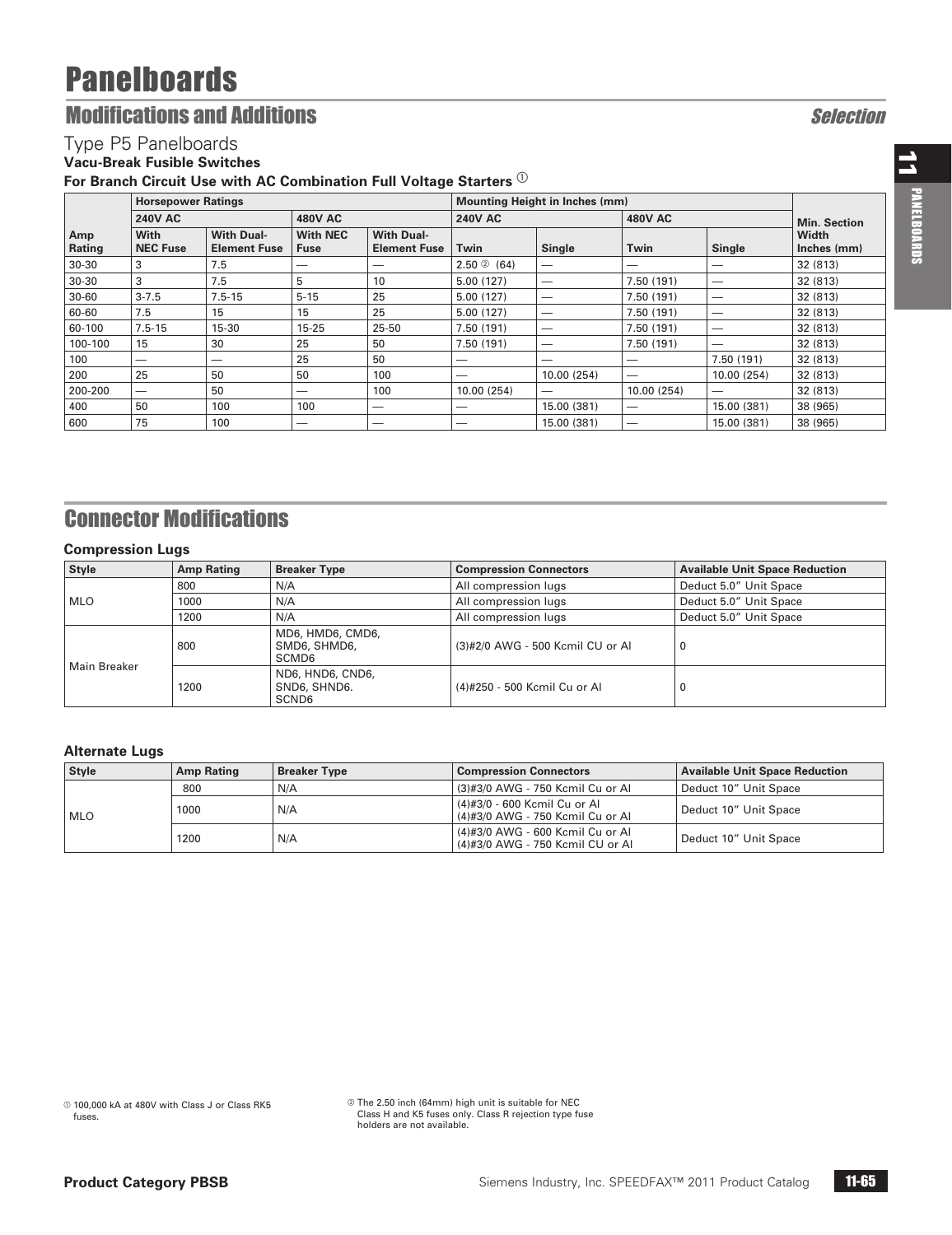### **Kits and Accessories Selection**

Type P5 Panelboards

### **Enclosures**

PANELBOARDS 11 PANELBOARDS

| <b>Description</b>                 | <b>Catalog number</b>      |
|------------------------------------|----------------------------|
| P5 Type 1 36" W x 12.75" D x 60" H | <b>PB860</b>               |
| P5 Type 1 36" W x 12.75" D x 75" H | <b>PB875</b>               |
| P5 Type 1 36" W x 12.75" D x 90" H | <b>PB890</b>               |
| P5 Type 1 36" W x 14.75" D x 60" H | <b>PBD860</b> <sup>0</sup> |
| P5 Type 1 36" W x 14.75" D x 75" H | <b>PBD875</b> <sup>0</sup> |
| P5 Type 1 36" W x 14.75" D x 90" H | <b>PBD890</b> <sup>0</sup> |
| P5 Type 3R/12 60" H                | <b>WP860</b>               |
| P5 Type 3R/12 75" H                | <b>WP875</b>               |
| P5 Type 3R/12 90" H                | <b>WP890</b>               |

### **Trims**

| <b>Description</b>                                           | Catalog number              |
|--------------------------------------------------------------|-----------------------------|
| P5 Std (4 piece trim) vented 60"                             | <b>P560V</b>                |
| P5 Std (4 piece trim) vented 75"                             | <b>P575V</b>                |
| P5 Std (4 piece trim) vented 90"                             | <b>P590V</b>                |
| P5 Std (4 piece trim) unvented 60"                           | <b>P560NV</b> <sup>2</sup>  |
| P5 Std (4 piece trim) unvented 75"                           | <b>P575NV</b> <sup>2</sup>  |
| P5 Std (4 piece trim) unvented 90"                           | <b>P575NV</b> <sup>2</sup>  |
| P5 Std (4 piece trim) vented 60" with hinged gutter covers   | <b>P560VHG</b>              |
| P5 Std (4 piece trim) vented 75" with hinged gutter covers   | P575VHG                     |
| P5 Std (4 piece trim) vented 90" with hinged gutter covers   | P590VHG                     |
| P5 Std (4 piece trim) unvented 60" with hinged gutter covers | P560NVHG                    |
| P5 Std (4 piece trim) unvented 75" with hinged gutter covers | P575NVHG                    |
| P5 Std (4 piece trim) unvented 90" with hinged gutter covers | P590NVHG                    |
| P5 Std (1 PC Door) vented 60"                                | <b>P560VD</b> <sup>3</sup>  |
| P5 Std (1 PC Door) vented 75"                                | <b>P575VD</b> <sup>3</sup>  |
| P5 Std (1 PC Door) vented 90"                                | <b>P590VD</b> <sup>3</sup>  |
| P5 Std (1 PC Door) unvented 60"                              | <b>P560NVD</b> <sup>3</sup> |
| P5 Std (1 PC Door) unvented 75"                              | P575NVD <sup>®</sup>        |
| P5 Std (1 PC Door) unvented 90"                              | P590NVD <sup>3</sup>        |
| P5 Std (1 PC Door-in-door) vented 60"                        | P560VDD <sup>3</sup>        |
| P5 Std (1 PC Door-in-door) vented 75"                        | P575VDD <sup>3</sup>        |
| P5 Std (1 PC Door-in-door) vented 90"                        | P590VDD <sup>3</sup>        |
| P5 Std (1 PC Door-in-door) unvented 60"                      | P560NVDD <sup>3</sup>       |
| P5 Std (1 PC Door-in-door) unvented 75"                      | P575NVDD <sup>3</sup>       |
| P5 Std (1 PC Door-in-door) unvented 90"                      | P590NVDD <sup>3</sup>       |

### **Flush mounting kits**

| <b>Description</b>       | <b>Catalog number</b> |
|--------------------------|-----------------------|
| Flush kit to P5 60" High | <b>F860</b>           |
| Flush kit to P5 75" High | <b>F875</b>           |
| Flush kit to P5 90" High | F890                  |

 $<sup>①</sup>$  Required with door over breaker handles.</sup> Unvented trims require amps per square inch bussing.